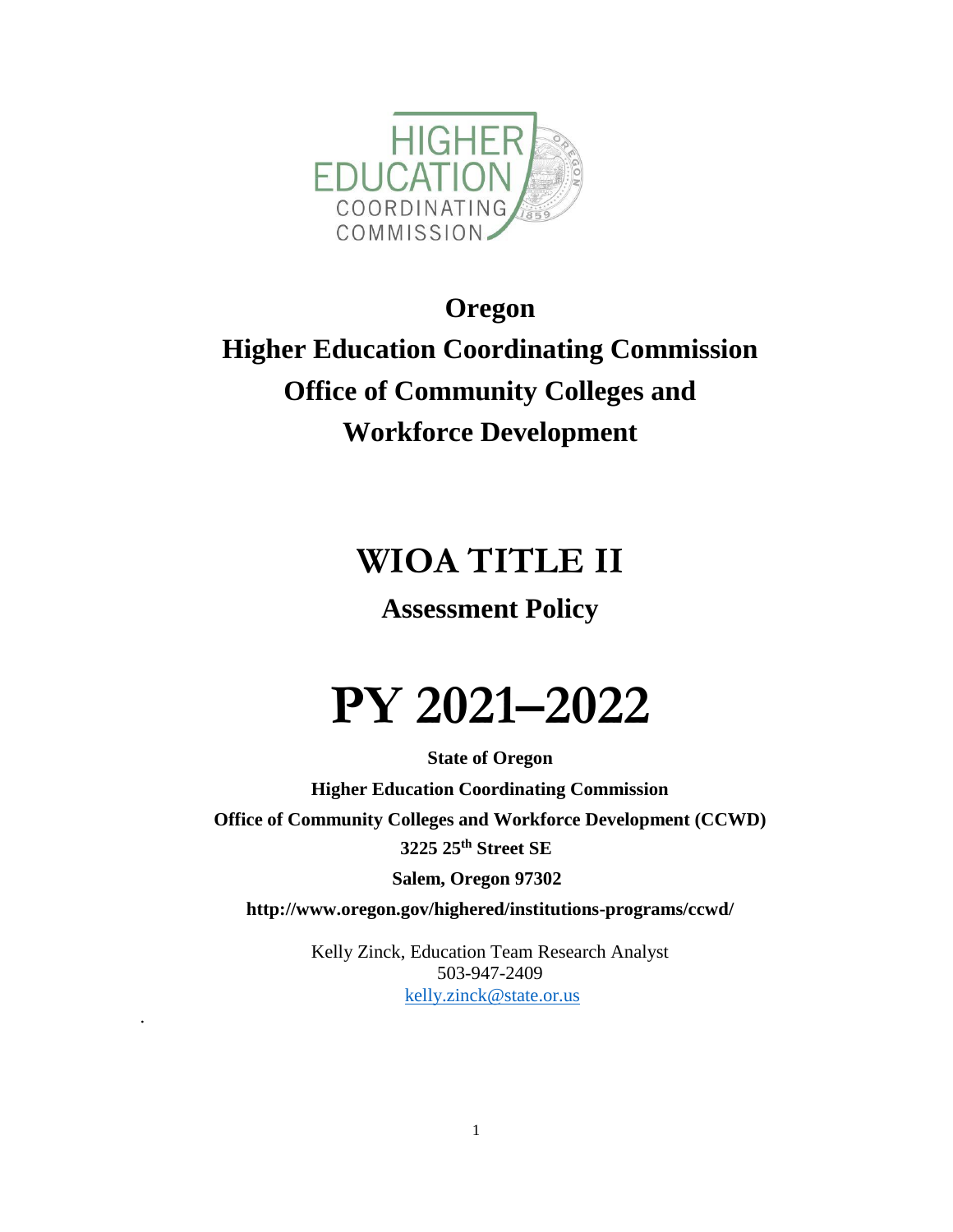## **TABLE OF CONTENTS**

| 1. Setting the State Context                       | 5  |
|----------------------------------------------------|----|
| Overview of State Policy                           | 5  |
| A. Need for Assessment Policy                      | 5  |
| <b>Assessments Permitted</b>                       | 6  |
| Validity and Reliability                           | 6  |
| Uniform Implementation and Comparability           | 7  |
| <b>Federal Criteria for Assessment Instruments</b> | 8  |
| <b>B. Purpose and Use of Assessments</b>           | 8  |
| Program Responsibilities                           | 10 |
| C. Summary and Additional Information              | 11 |
| D. Resources for Information and Assistance        | 12 |
| 2. General Assessment Requirements                 | 13 |
| A. Students to be Assessed                         | 13 |
| <b>B.</b> When to Test                             | 13 |
| Exemption for Program Year 2021-2022               | 13 |
| Pretests                                           | 13 |
| Posttests                                          | 14 |
| Test Scores Outside the Range                      | 14 |
| Periods of Participation                           | 15 |
| <b>Uniform Test Administration Times</b>           | 15 |
| Pre- Post- Match Percentages                       | 16 |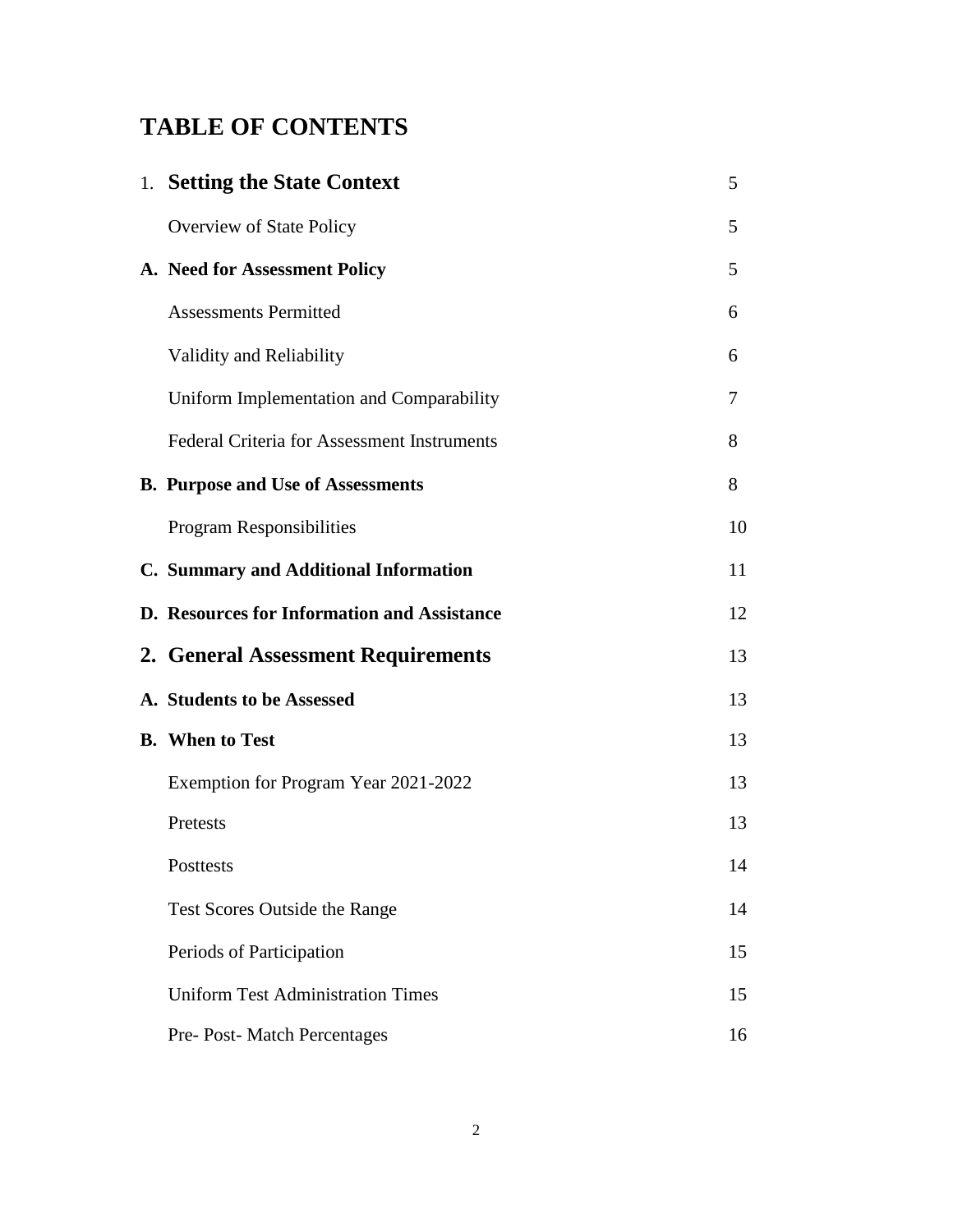| <b>C.</b> Assessments Permitted                                                                  | 16 |
|--------------------------------------------------------------------------------------------------|----|
| <b>Appraisal and Locator Tests</b>                                                               | 16 |
| <b>Educational Functioning Levels</b>                                                            | 17 |
| Scoring and Alignment with NRS Levels for ABE/ASE                                                | 17 |
| Scoring and Alignment with NRS Levels for ESL                                                    | 18 |
| Publisher Recommended Timeframes for Pre- and Post-testing<br><b>Adult Education Assessments</b> | 19 |
| D. Training, Dissemination, and Monitoring of Assessment Policy                                  | 20 |
| <b>Quality Control Procedures</b>                                                                | 21 |
| <b>Assessment Certification Process</b>                                                          | 22 |
| E. Accommodating Students with Disabilities or Other Special Needs                               | 23 |
| <b>Local Adult Education Programs</b>                                                            | 23 |
| <b>CAL Accommodations in Test Administration Procedures</b>                                      | 23 |
| <b>CASAS Accommodations in Test Administration Procedures</b>                                    | 23 |
| 3. Guidelines for Each Assessment                                                                | 25 |
| Comprehensive Adult Student Assessment System (CASAS)                                            | 25 |
| Basic English Skills Test (BEST) Plus 2.0                                                        | 26 |
| A. Assessment Integrity and Security                                                             | 27 |
| <b>Test Administration Manuals</b>                                                               | 27 |
| <b>Test Security Agreements</b>                                                                  | 27 |
| <b>Entry of Assessment Data</b>                                                                  | 27 |
| <b>B. Distance Education-Specific Assessment Policy</b>                                          | 27 |
| Requirements for Measuring Contact Hours for Distance Learners                                   | 28 |
| <b>Reporting Distance Learning Contact Hours</b>                                                 | 28 |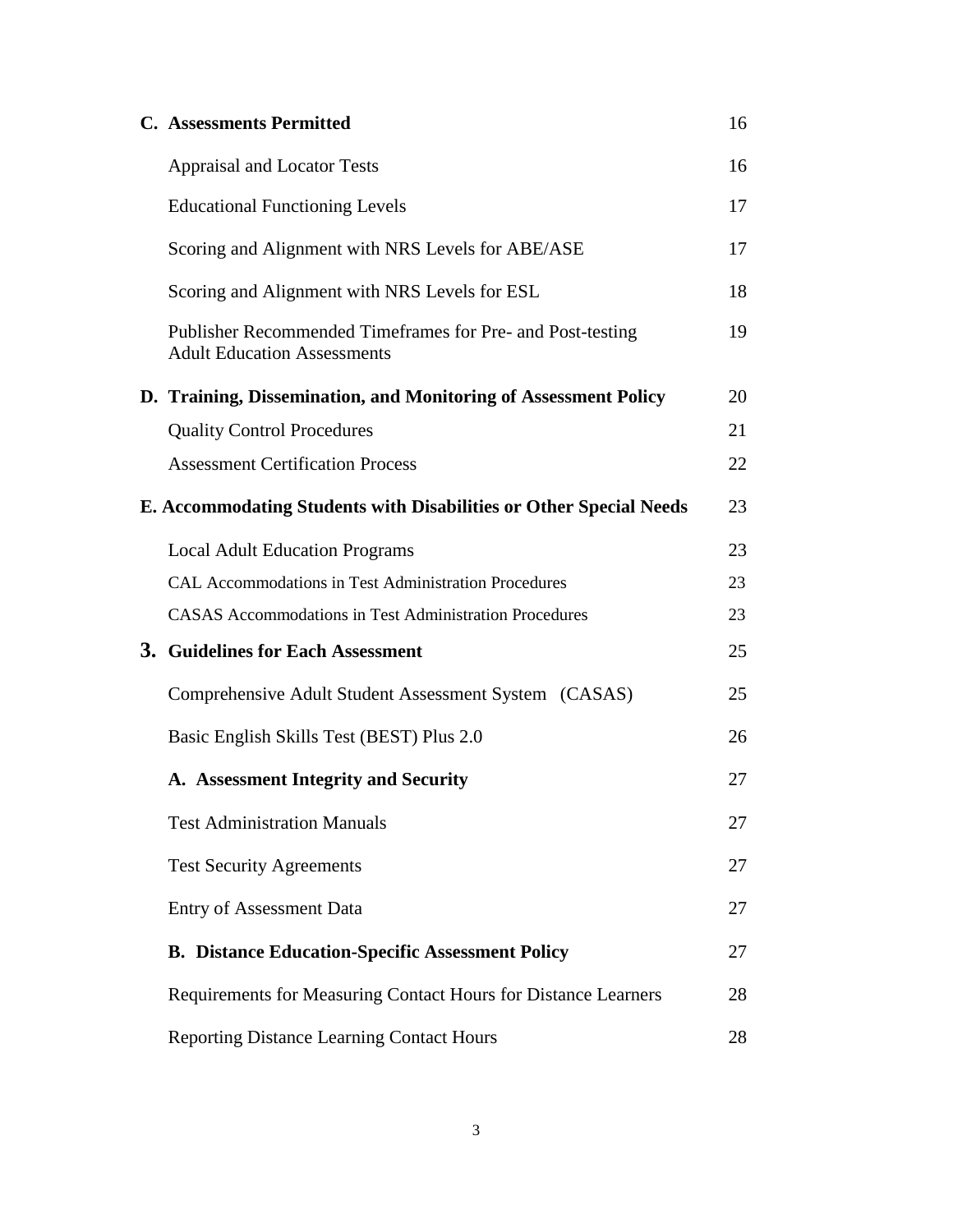| <b>Approved Software for Distance Education</b>                                                                |            |
|----------------------------------------------------------------------------------------------------------------|------------|
| <b>Purchasing Procedures for Each Assessment</b>                                                               | 29         |
| <b>Guidelines for Providing Accommodations Using CASAS Assessment</b><br><b>For Learners with Disabilities</b> | Appendix A |
| $C_{\rm mid}$ dines for Dreviding Assemmedations Heing DEST DI HS $2.0$                                        |            |

**Guidelines for Providing Accommodations Using BEST PLUS 2.0 Assessment for Learners with Disabilities**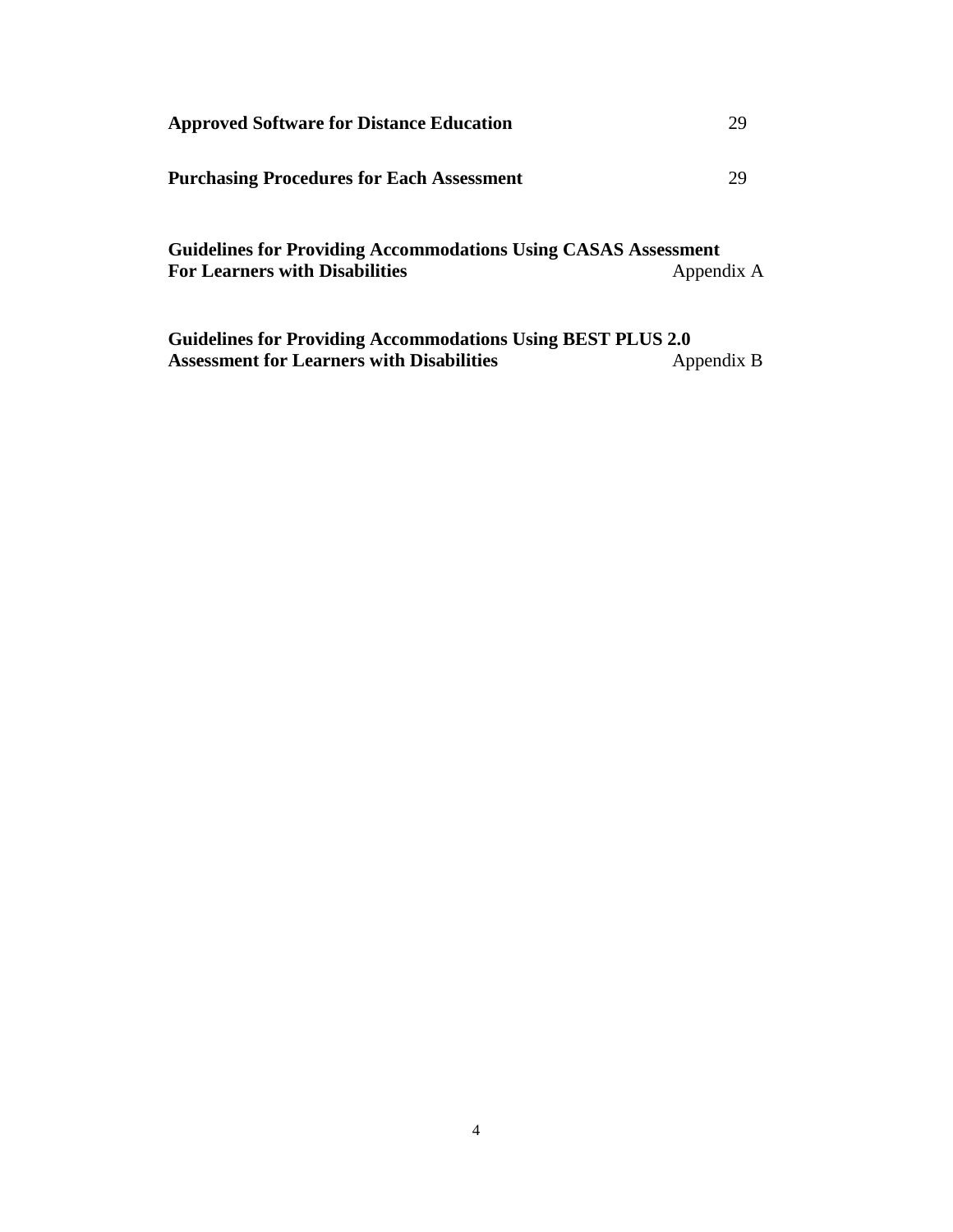## **1. Setting the State Context**

#### **Overview of State Policy**

These documents provide Oregon's policies for state and local assessment for Title II programs under WIOA: Adult Basic Skills (ABS), English as a Second Language (ESL), and Adult Secondary Education (ASE), including workforce and family literacy programs.

The state accountability system works in accordance with the National Reporting System (NRS) for Adult Education guidelines. The NRS is the accountability system for the federally funded adult education programs.

These documents identify key assessment policies that support:

- $\Box$  Selection and use of appropriate assessment instruments
- $\Box$  Appropriate test administration, scoring, and reporting of test scores
- $\Box$  Appropriate use of test results to inform instruction and improve programs
- □ Setting Performance Standards; and
- $\Box$  Reporting valid and reliable assessment results and related information for accountability to local, state, and federal funding sources and policymakers.

#### **A. Need for Assessment Policy**

Oregon's assessment policies include the selection and use of appropriate learner assessment and procedures for:

- Accurate learner placement into appropriate program and instructional level
- Diagnostic information to inform instruction
- $\Box$  Pre- and post- testing to monitor progress toward goals; and
- Consistent testing and security protocols to ensure comparability and quality data.

These policies also include staff training and test security requirements for all staff who administer state approved assessments and use the results from these assessments.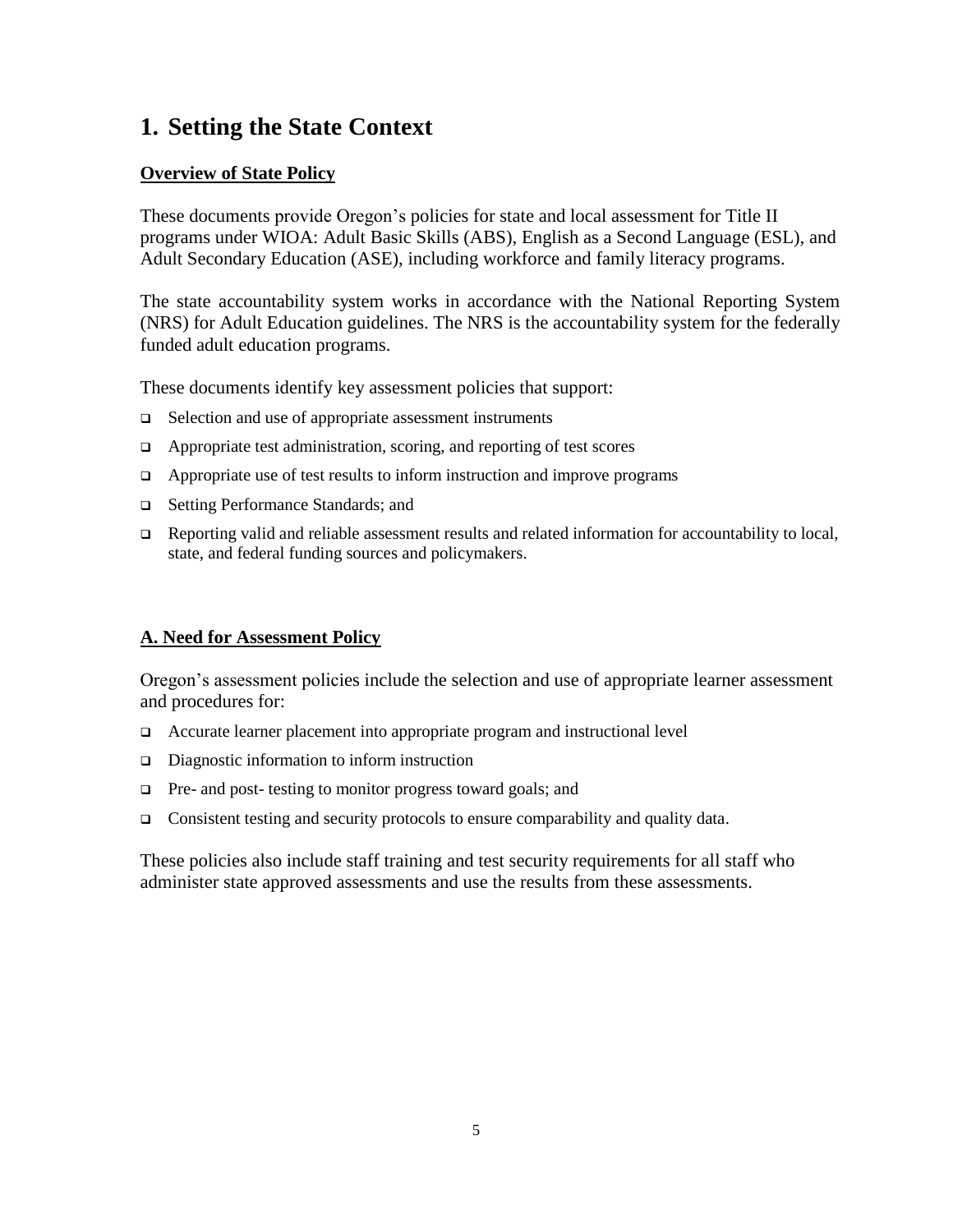#### **Assessments Permitted**

**Table 1 - OCTAE Approved Assessment Instruments for Accountability Use in Oregon**  (The following may be used for ABE/ASE and ESL testing for Title II programs under WIOA.)

| <b>Test</b>  | <b>Series</b>                  | <b>Appraisal</b><br>&<br>Locator<br>forms    | <b>Reading</b><br>forms                                            | <b>Math</b><br>forms                                                                 | <b>Listening</b><br>forms                               | <b>Speaking</b><br>forms                     | Computer<br>forms                                        | <b>Approved</b><br>until: |
|--------------|--------------------------------|----------------------------------------------|--------------------------------------------------------------------|--------------------------------------------------------------------------------------|---------------------------------------------------------|----------------------------------------------|----------------------------------------------------------|---------------------------|
| <b>CASAS</b> | <b>Reading</b><br><b>GOALS</b> | 900R<br>(paper-<br>based)<br>104R<br>(eTest) | Levels A,<br>B, C, D<br>$(901 -$<br>908)<br><b>ABE/ASE</b><br>only |                                                                                      |                                                         |                                              | eTests                                                   | February<br>5, 2025       |
| <b>CASAS</b> | <b>Math</b><br><b>GOALS</b>    | 900M<br>(paper-<br>based)<br>104M<br>(eTest) |                                                                    | Levels<br>$A/B \&$<br>C/D<br>913-914<br>& 917-<br>918)<br>ABE/<br><b>ASE</b><br>only |                                                         |                                              | eTests                                                   | March 7,<br>2023          |
| <b>CASAS</b> | Life<br>and<br>Work            | $80 *$<br>eTests<br><b>CAT</b>               | Levels<br>A, AX, B,<br>C, D<br>$(81-188)$<br><b>ESL</b> only       |                                                                                      | Levels A-<br>$C_{1}(981L -$<br>986L)<br><b>ESL</b> only |                                              | eTests                                                   | February<br>2, 2023       |
| <b>BEST</b>  | <b>Plus</b><br>2.0             |                                              |                                                                    |                                                                                      |                                                         | Forms D,<br>$E$ , and $F$<br><b>ESL</b> only | Computer-<br>adaptive<br>version<br>forms D, E,<br>and F | February<br>2, 2023       |

#### **Validity and Reliability**

Standardized progress tests are designed to assess learning along a continuum from beginning literacy and English language acquisition through completion of secondary level skills. They must monitor learning progress, with test difficulty levels ranging across all federal educational functioning levels. Each test level must have alternate test forms parallel in content and difficulty.

Title II programs under WIOA in the state of Oregon are required to use CASAS assessments with proven validity and reliability that correlate to the National Reporting System (NRS). (**Validity** refers to the appropriateness, meaningfulness, and usefulness of the specific inferences made from test scores. **Validity** is a measure of the extent to which test items measure what they are intended to measure. Test **reliability** indicates the degree to which a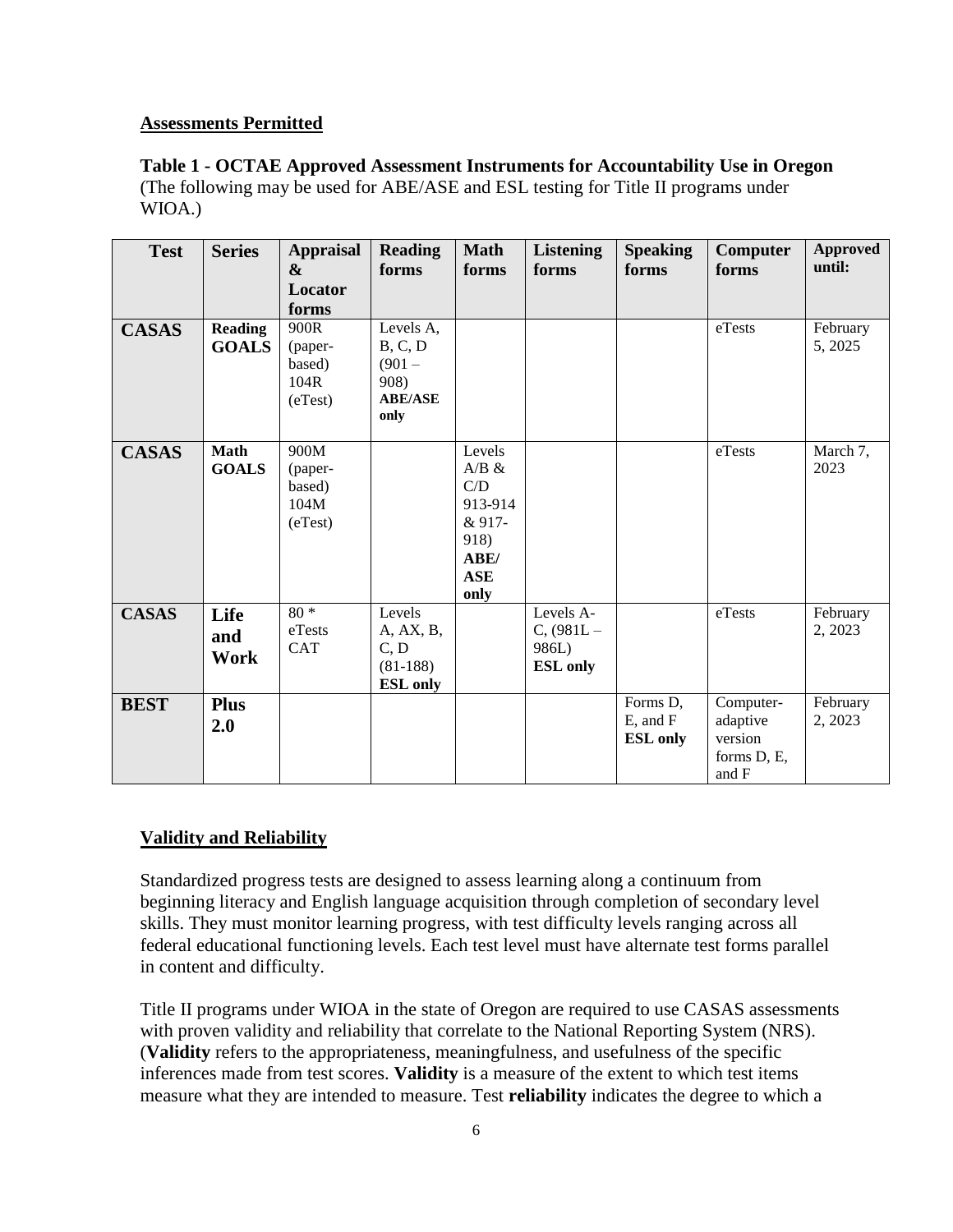test yields consistent results. Statistical techniques determine reliability and help ensure that there would not be a radically different score if the student were to attempt the test a second time with no additional learning). Programs may also use BEST Plus 2.0 to assess ESL students. BEST Plus 2.0 assessments are permitted but not required in Oregon.

All CASAS assessment instruments undergo rigorous test development and validation procedures and meet the standards of the American Educational Research Association (AERA), the National Council for Measurement in Education (NCME), and the American Psychological Association (APA). The *CASAS Test Administration Manuals* contain detailed information about test validity and reliability. (See *Reading GOALS Test Administration Manual*, 2019, *Math GOALS Test Administration Manual V3*, 2019, *Life and Work Test Administration Manual*, *Second Edition*, 2005, and *Life and Work Listening Test Administration Manual*, 2014). Test content of the new CASAS Reading GOALS series is aligned with College and Career Readiness (CCR) Standards for Adult Education. The BEST Plus 2.0 assessment was also developed under rigorous procedures. A thorough study of the reliability of the computer-adaptive version of BEST Plus 2.0 is detailed in the *BEST Plus 2.0 Technical Report* (January 2015) including typical inter-rater reliability that may be achieved by qualified and well-trained test administrators, and the consistency of measurement across test/re-test administrations of the computer-adaptive form of *BEST Plus* 2.0*.* For more information about these studies, see pages 10 -15 of *the BEST Plus 2.0 Technical Report*. Validity studies were also conducted, as well as a standard-setting study panel to relate BEST Plus 2.0 to the Student Performance Levels (SPLs) and to the Progress Testing: Pretest and Posttest ESL.

#### **Uniform Implementation and Comparability**

Programs awarded Title II funds in Oregon shall have enrollment, attendance, and retention standards that are objective, quantifiable, and measurable. Programs allocated funds shall be held accountable for the execution of core activities leading to consistent and reportable student outcomes and continued program improvement.

Continual program improvement will be evaluated using indicators of performance such as the numeric measures and data used to determine the quantitative level of the impact of instruction on client achievement.

States and local adult basic skills programs receiving Workforce Opportunity and Innovation (WIOA), Title II Adult Education and Family Literacy Act funds are required to collect and report data in accordance with the U.S. Department of Education, National Reporting System (NRS) guidelines. This data will be audited on a regular basis and used by CCWD to compare and scrutinize student outcomes. In awarding grants, Oregon will consider the past effectiveness of the eligible provider receiving funds under Title II in improving the basic skills of adults and in meeting or exceeding performance measures.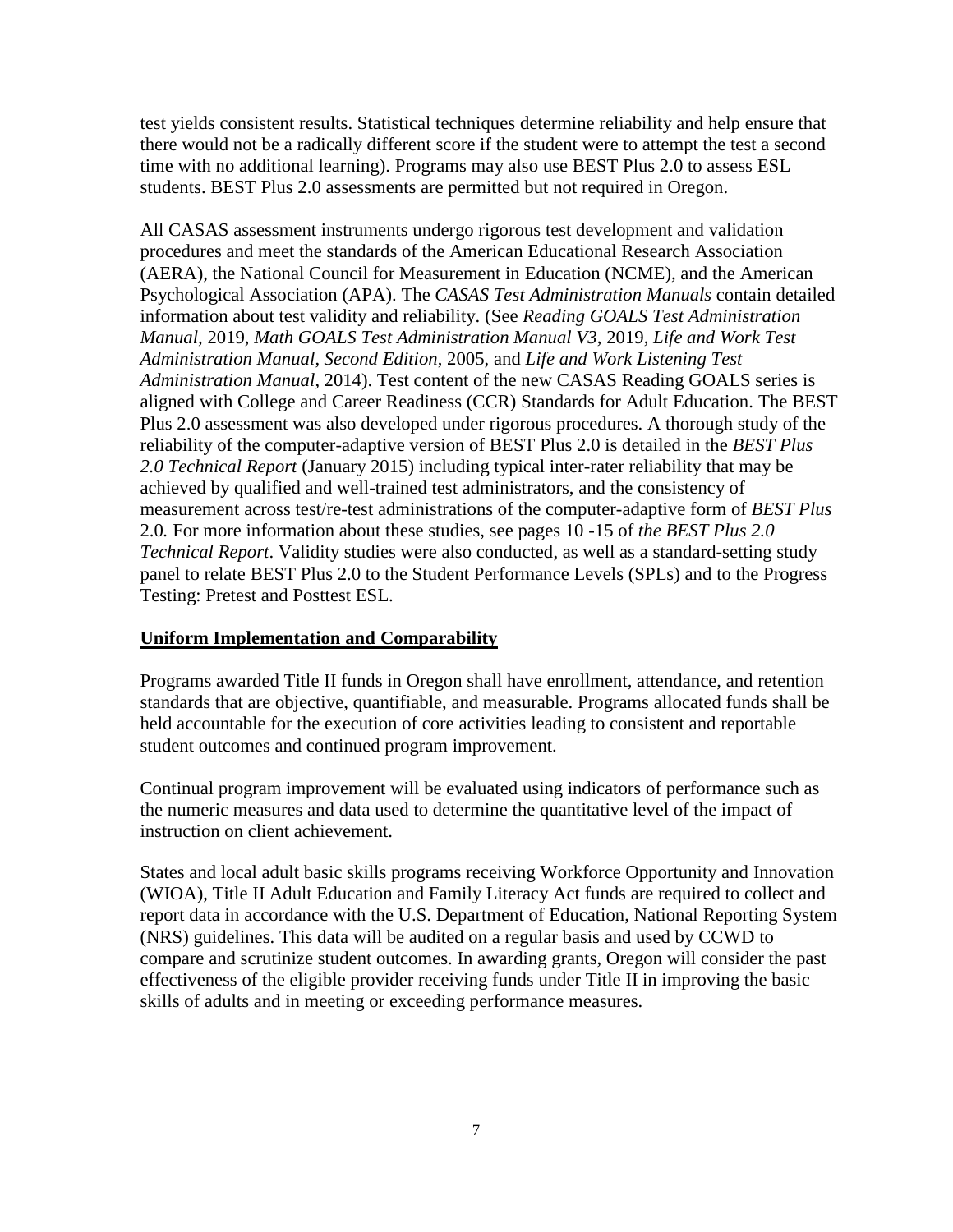#### **Federal Criteria for Assessment Instruments**

The following criteria are mandatory for any assessment instruments used for federal reporting.

#### **Standardized:**

- o In test administration and scoring, maintaining a constant testing environment and conducting the test according to detailed rules and specifications, so that testing conditions are equivalent for all test takers.
- o In test development, establishing scoring norms based on the test performance of a representative sample of individuals with which the test is intended to be used.
- **Valid:** The degree to which evidence and theory support the interpretations of test scores entailed by proposed uses of tests.
- **Reliable:** The degree to which test scores for a group of test takers are consistent over repeated applications of a measurement procedure and, hence, are inferred to be dependable and repeatable for an individual test taker; the degree to which scores are free from measurement errors for a given group.
- **Alternate forms of the same test exist for pre- and posttesting:** When distinct forms of a test are constructed to the same explicit content and statistical specifications and administered under identical conditions, they are referred to as alternate, parallel or equivalent forms.
- **Appropriate:** Assessment instrument must be appropriate for measuring literacy and language development of adult students.
- **Aligned with Educational Functioning Levels:** Assessment tools must have evidence linking them to the NRS Educational Functioning Levels.

 Furthermore, the instruments used for assessing and reporting student progress must be identified and approved by the Office of Career, Technical and Adult Education (OCTAE) for federal reporting.

#### **B. Purpose and Use of Assessments**

In response to the 1993 Government Performance Results Act (GPRA) that required all Federal programs to develop indicators of performance to demonstrate their program's impact, and the 1998 Workforce Investment Act (WIA) that established accountability requirements, the U.S. Department of Education created the National Reporting System (NRS). The goals of the NRS were to establish a national accountability system for adult education programs by: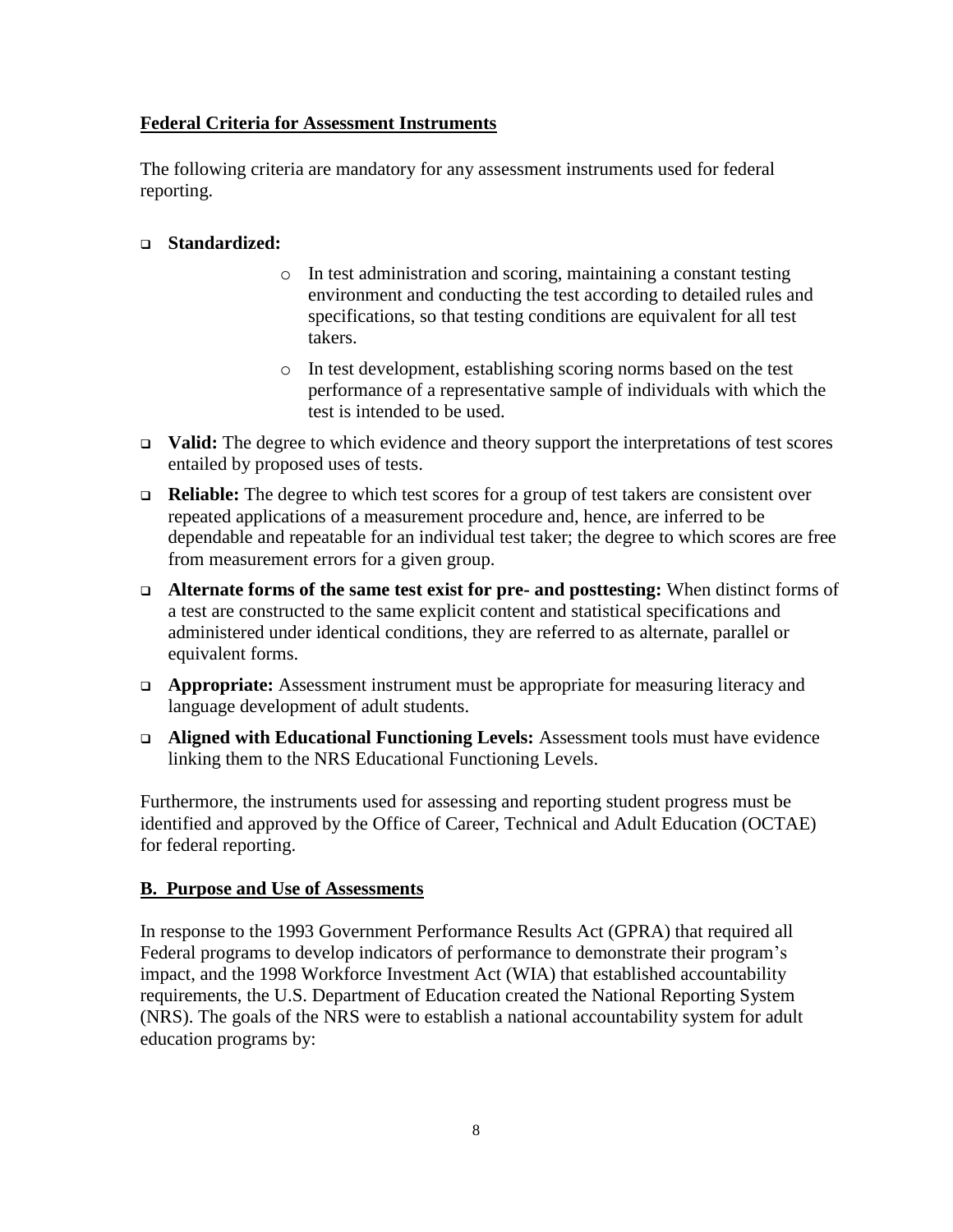- Identifying a set of measures that describe adult education students and the outcomes they achieve due to their participation
- $\Box$  Defining a set of educational functioning levels
- Establishing methods and requirements for data collection and reporting; and
- Developing training materials and activities on NRS requirements and procedures.

The 2014 Workforce Innovation and Opportunity Act (WIOA) replaced WIA. The Education Department (ED) and the U.S. Department of Labor (DOL) collaborated on the implementation of the performance accountability requirements for WIOA. This important effort focused on developing the six primary indicators of performance, among other things. The primary indicators of performance are:

- $\Box$  The percentage of program participants who are in unsubsidized employment during the second quarter after exit from the program
- The percentage of program participants who are in unsubsidized employment during the fourth quarter after exit from the program
- The median earnings of program participants who are in unsubsidized employment during the second quarter after exit from the program
- $\Box$  The percentage of program participants who obtain a recognized postsecondary credential, or a secondary school diploma or its recognized equivalent
- $\Box$  The percentage of program participants who, during a program year, are in an education or training program that leads to a recognized postsecondary credential or employment and who are achieving measurable skill gains toward such a credential or employment; and
- The indicators of effectiveness in serving employers during participation in or within 1 year after exit from the program.

Federal regulation 34 CFR 462.40-41 requires that states have an assessment policy that identifies the pre and post-tests and test procedures that eligible providers must use to measure the EFL placement and gain of ABE, ASE, and ESL learners. CCWD is responsible for ensuring that programs follow uniform federal data collection policies and procedures and for implementing accountability requirements which include:

- Facilitating ongoing professional development of local staff
- $\Box$  Providing technical assistance to local programs
- Implementing quality control and monitoring procedures to ensure that local data procedures are accurate and complete
- Establishing and maintaining a state database that includes an individual student record system employing a relational database for local programs
- Establishing statewide uniform methods for a student assessment system
- Documenting state learning gains on the educational functioning levels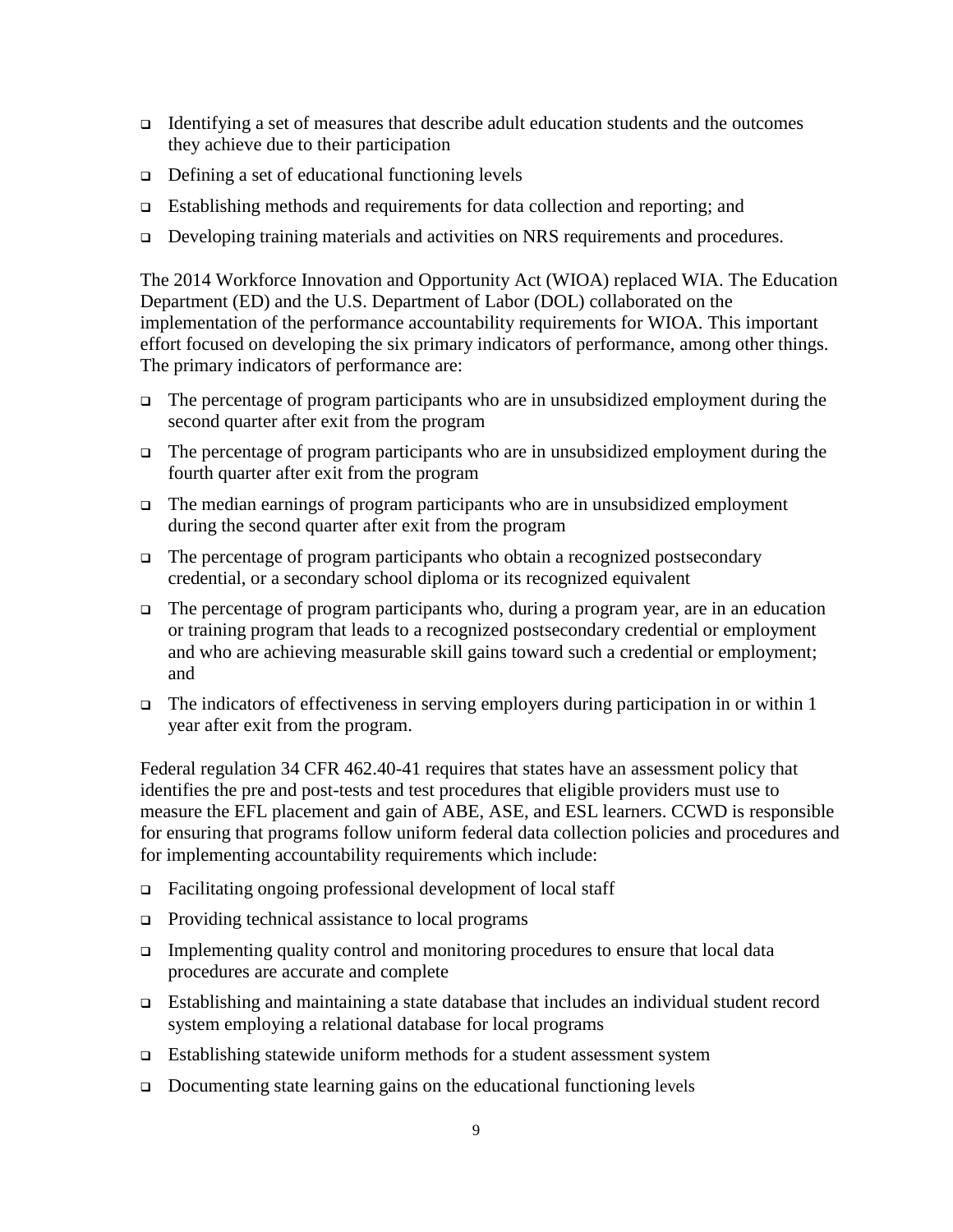- Analyzing assessment results to identify trends and anomalies
- Setting annual performance targets for educational functioning levels; and
- Including performance outcomes in the annual funding formula.

State assessment policies support—

- $\Box$  The use of appropriate assessment instruments
- $\Box$  Appropriate test administration, scoring, and reporting of test scores
- $\Box$  Appropriate use of test results to inform instruction and improve programs
- The training of staff on assessment; and
- The reporting of valid and reliable assessment results and related accountability information to local, state, and federal funding sources.

#### **Program Responsibilities**

Programs must, in addition to complying with Federal assessment rules and the Oregon assessment policies, create and maintain local assessment policies, which must include the following:

- 1. A complete and current list of all certified test administrators, their assessment certifications and their dates of certification.
- 2. Documentation of testing procedures, including:
	- a) Who notifies instructors when students are eligible to posttest
	- b) When to notify instructors that students are eligible to posttest
	- c) How instructors communicate when students are ready to posttest; and
	- d) Who makes the final decision whether a student posttests.
- 3. Programs must make local assessment policies available to CCWD and OCTAE upon request.
- 4. Programs must report on the NRS measures according to state and federal requirements, including:

 a) Complying with the federal and state-defined procedures for assessing learners for placement in EFLs and assessing progress using valid, standardized procedures to ensure comparability across programs; and

b) Reporting accurate data in TOPSpro Enterprise.

5. Scoring and alignment with NRS levels: Programs must use scaled scores provided in conversion charts by CASAS and the Center for Applied Linguistics (CAL, for BEST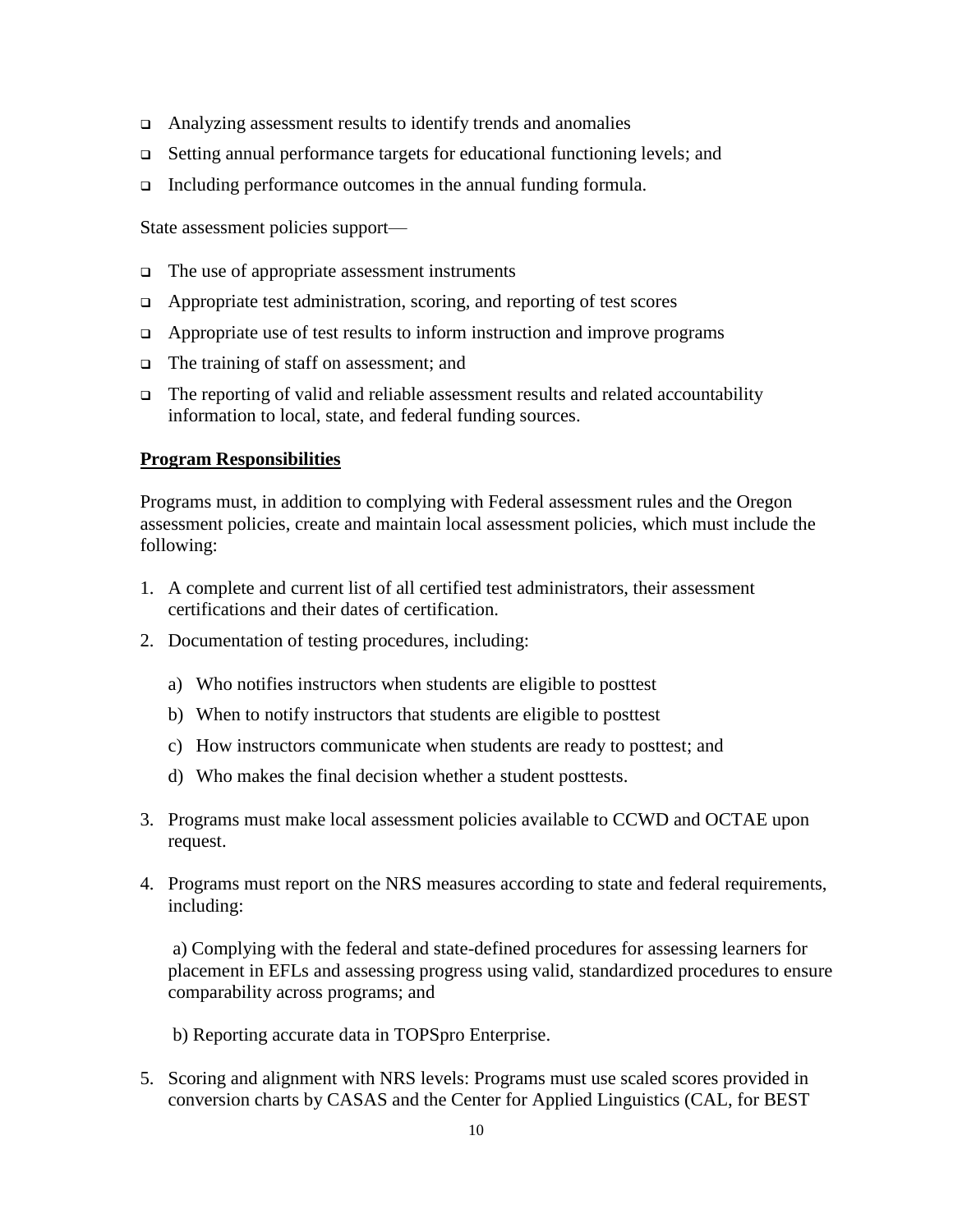Plus 2.0) for state and federal reporting and when communicating with learners about their progress. Programs must not use raw test scores for these purposes.

6. Learners to be assessed and reported: Programs must assess all learners receiving Title II services and include assessment data in TOPSpro Enterprise.

#### **C. Summary and Additional Information**

Implementation of a comprehensive assessment policy enables informed and effective instruction, and ensures reliable and comparable performance reporting. CCWD requires the use of standardized progress tests which are designed to assess learning along a continuum from beginning literacy and English language acquisition through completion of secondary level skills. Assessments must monitor learning progress, with test difficulty levels ranging across all federal educational functioning levels. Each test level must have alternate test forms parallel in content and difficulty. Programs must input all collected student data into TOPSpro Enterprise within 30 days of collection.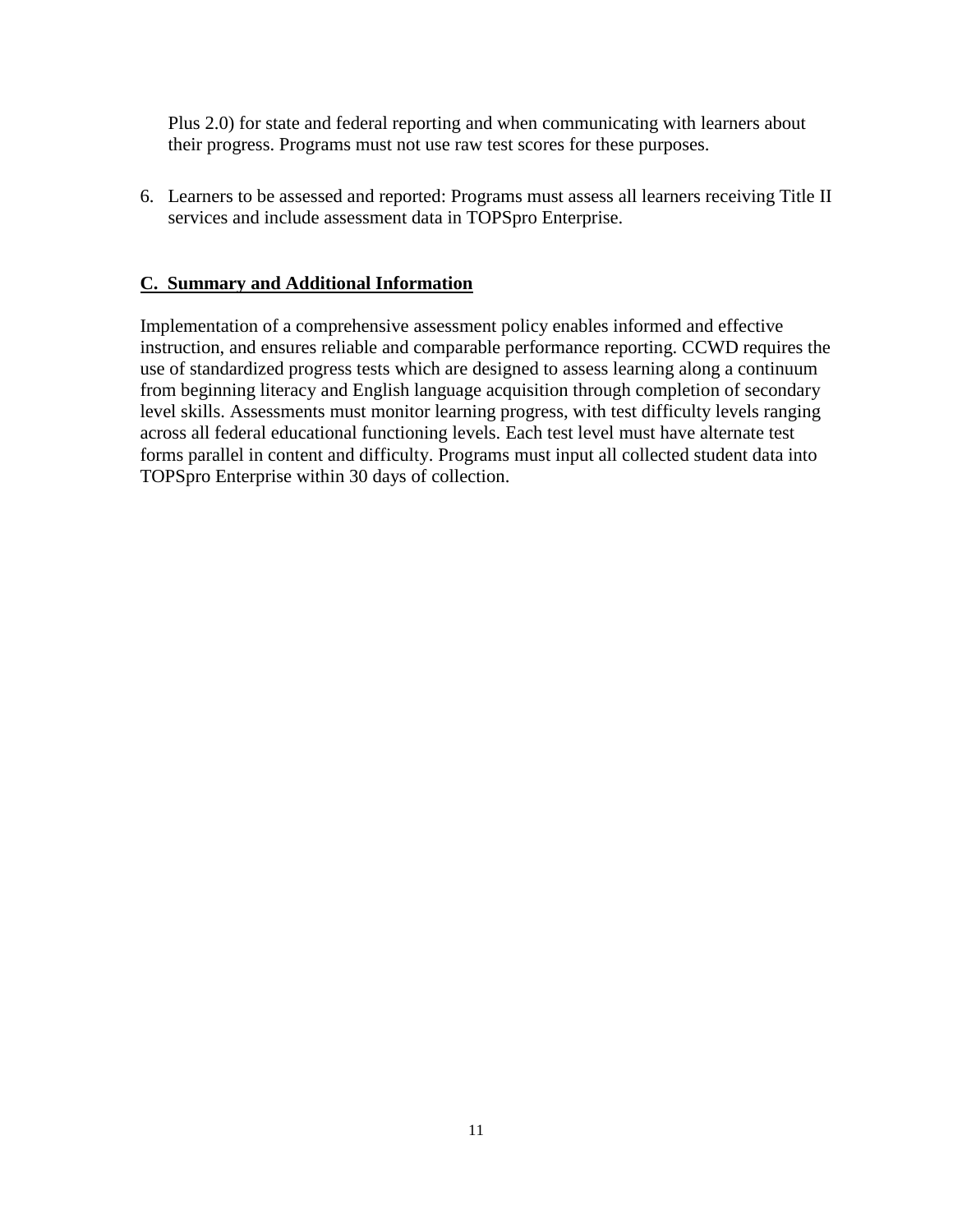#### **D. Resources for Information and Assistance:**

503-947-2409 Development

503-947-2423 Development

503-934-0957

[ltaylor@casas.org](mailto:ltaylor@casas.org) CASAS 1-800-255-1036 (ext.186)

[aea@cal.org](mailto:aea@cal.org) Plus 2.0) 1-866-845-2378

Donna Lewelling<br>
donna.j.lewelling@state.or.us<br>
Deputy Director, Office of Comm Deputy Director, Office of Community 503-947-2428 Colleges and Workforce Development

Kelly Zinck **Education Team Research Analyst, Office** [kelly.zinck@state.or.us](mailto:kelly.zinck@state.or.us) of Community Colleges and Workforce

Nick Bender Adult Basic Skills Specialist, Office of [Nick.bender@hecc.oregon.gov](mailto:Nick.bender@hecc.oregon.gov) Community Colleges and Workforce

Dr. Adrienne Ochs GED® Administrator, Office of Community [adrienne.ochs@state.or.us](mailto:adrienne.ochs@state.or.us) Colleges and Workforce Development

Linda Taylor Director of Assessment Development

Adult ESL Assessment Center for Applied Linguistics (for BEST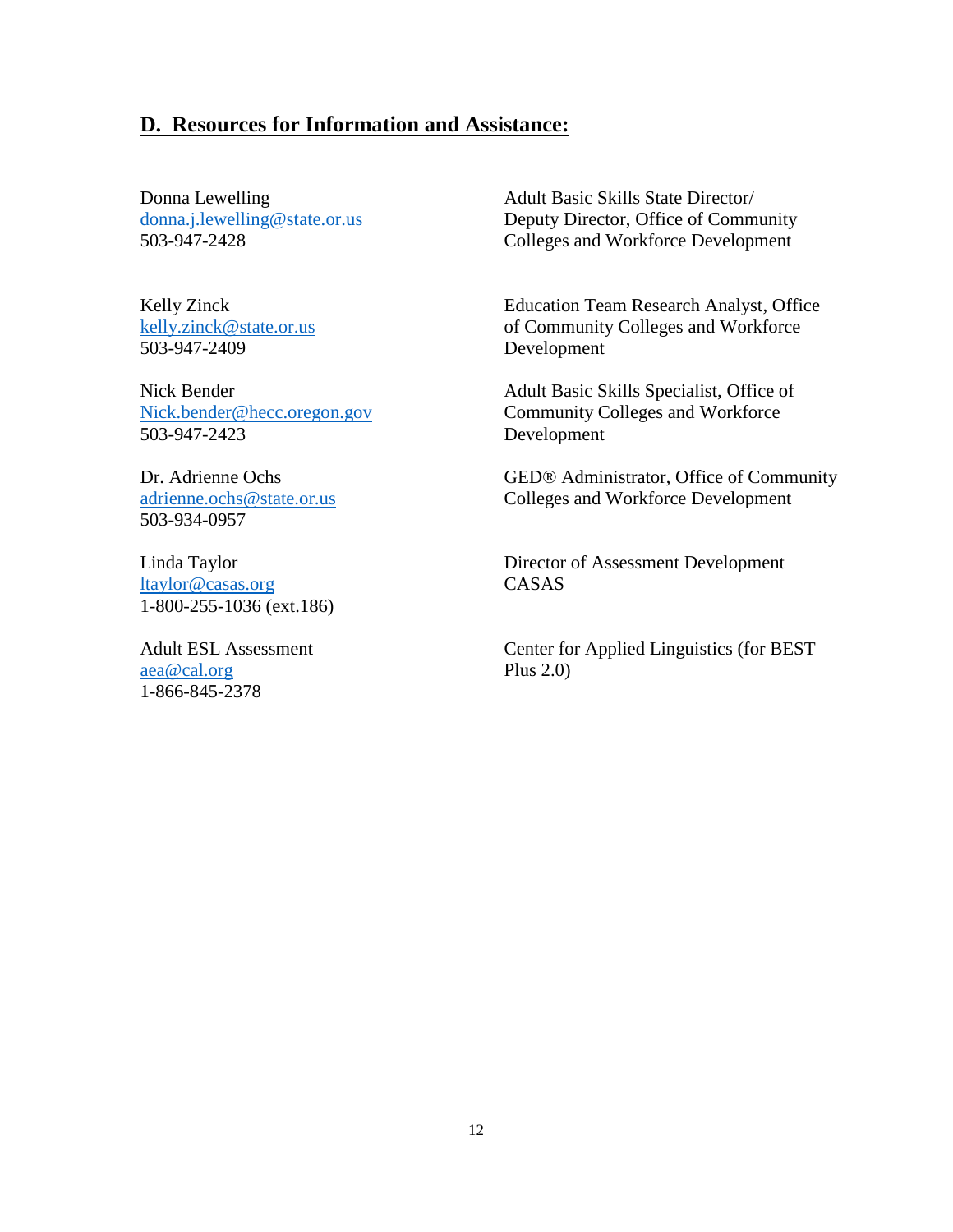## **2. General Assessment Requirements**

#### **A. Students to be Assessed**

All students receiving Title II services under WIOA in the state of Oregon must be included in NRS reporting using the TOPSpro Enterprise Learner Management and Accountability System. Local providers must measure the educational level of all learners who receive 12 hours or more of instruction within a program year (July 1 to June 30). See the section Accommodations for Learners with Disabilities or Other Special Needs to note exceptions or accommodations for special populations (e.g., learners with disabilities, language barriers, and limited literacy skills).

#### **B. When to Test**

During the COVID-19 pandemic, a local program may use other assessment methods to provisionally assign an EFL for the purpose of placing students into the NRS when an approved NRS test cannot be administered.

Local programs must administer NRS-approved pre-tests as soon as feasible and adjust the initial provisional EFL placement based on the pretest score.

In the case of pre- and post-testing, a participant cannot achieve an MSG if the participant's EFL placement was provisionally assigned using an informal assessment method.

#### **Pretests**

Programs must pretest students in all required skill areas to establish a baseline against which progress will be measured and to evaluate their educational needs. The required skill area for ABE/ASE is reading. Math is a reportable skill area. Prior to receiving instruction in math, students must be pretested using CASAS for placement purposes, and subsequently posttested after receiving a minimum of 40 hours of instruction. The required skill area for ESL is reading. Listening and speaking are reportable skill areas, but are not required for either state or federal reporting. Pretests must be administered within the first 12 contact hours of program entry. Programs must collect instructional time in accordance with the NRS definition of actual "contact hours." The NRS defines contact hours as follows: *Hours of instruction or instructional activity the learner receives from the program. Instructional activity includes any program-sponsored activity designed to promote student learning in the program curriculum, such as classroom instruction, assessment, tutoring, or participation in a learning lab.* (*Implementation Guidelines*, Chapter II, Student Participation Measure #1: Contact Hours, page 44).

The pretest establishes a baseline against which to measure future progress. The results of the pretests help identify the learning needs of the student and help guide instruction. The following exceptions apply:

1) If a student has passed one or more GED subject tests, the institution can decide if that GED test exempts the student from pretesting in that subject (e.g. passed GED math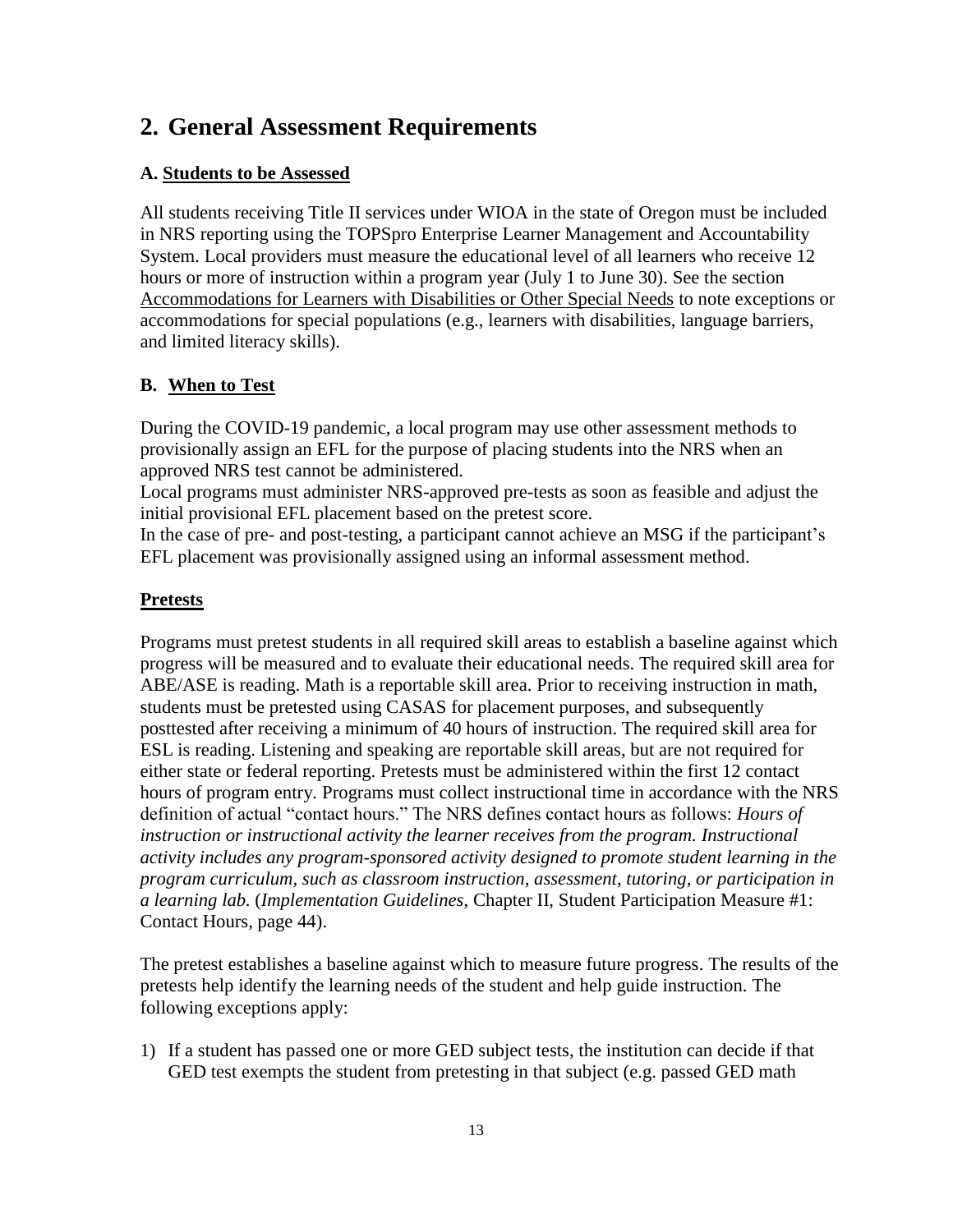means student doesn't have to pretest in math). The local programs must outline which GED test(s) negate which pretest(s) in their local assessment procedure manuals.

2) Students who have previously tested at the highest level (Level 6) do not need to be retested in that subject, even if the test is from a previous year. Local programs must have a record of that student testing at the highest level.

#### **Posttests**

Per CASAS guidelines, post-testing will be at either the same level or a higher level, depending on the pretest score. It is recommended that the same test series that is used for the pretest be used for posttesting; however, the test series are normed so that the scores of most series are interchangeable and an alternate series may be used in most cases.

Programs must posttest learners in the same skills area as the pretest to measure academic progress (i.e., programs cannot use a reading pretest and a math posttest to determine learner gains). Learners must only be posttested in subject areas in which they received instruction. Students must not receive the same version/form of a test two testing sessions in a row. See the Summary and Overview section of this document for additional information on progress testing, scoring and alignment with NRS Levels.

Per CASAS guidelines and Oregon requirements, learners must receive at least 40 hours of instruction before being posttested. It is recommended that programs conduct posttesting at the end of a semester, term, quarter, or other substantial block of instruction if learners have received at least 40 hours of instruction. However, the CASAS *recommendation* is that students should receive between 70 and 100 hours of instruction before being posttested, therefore professional judgment should be exercised as to whether students are ready to test after the required 40 hours, or whether it would be in the students' interests to wait until the recommended number of hours has been reached.

Per the test publisher's guidelines, a minimum of 60 hours of instruction are required before posttesting with BEST Plus 2.0 and posttesting after 80-100 hours of instruction is recommended, where possible. It is also recommended that programs conduct posttesting at the end of a semester, term, quarter, or other substantial block of instruction if learners have received at least 60 hours of instruction. However, not all students may be ready for BEST Plus 2.0 posttesting at 60 hours. After the 60 hour minimum has been reached, professional judgement should be exercised in order to determine when it is most appropriate to test students, up to the recommended maximum of 100 hours.

#### **Test Scores Outside the Range**

If a learner achieves a score on a CASAS pretest which is potentially inaccurate because the learner's skills exceed the upper limits of the test (displayed in the CASAS system as a conservative estimate or "diamond" score), the learner must be re-tested with a test from the next higher level within a week of the initial pretest. The new assessment score replaces the conservative estimate score and the replaced test record should be deleted from the database.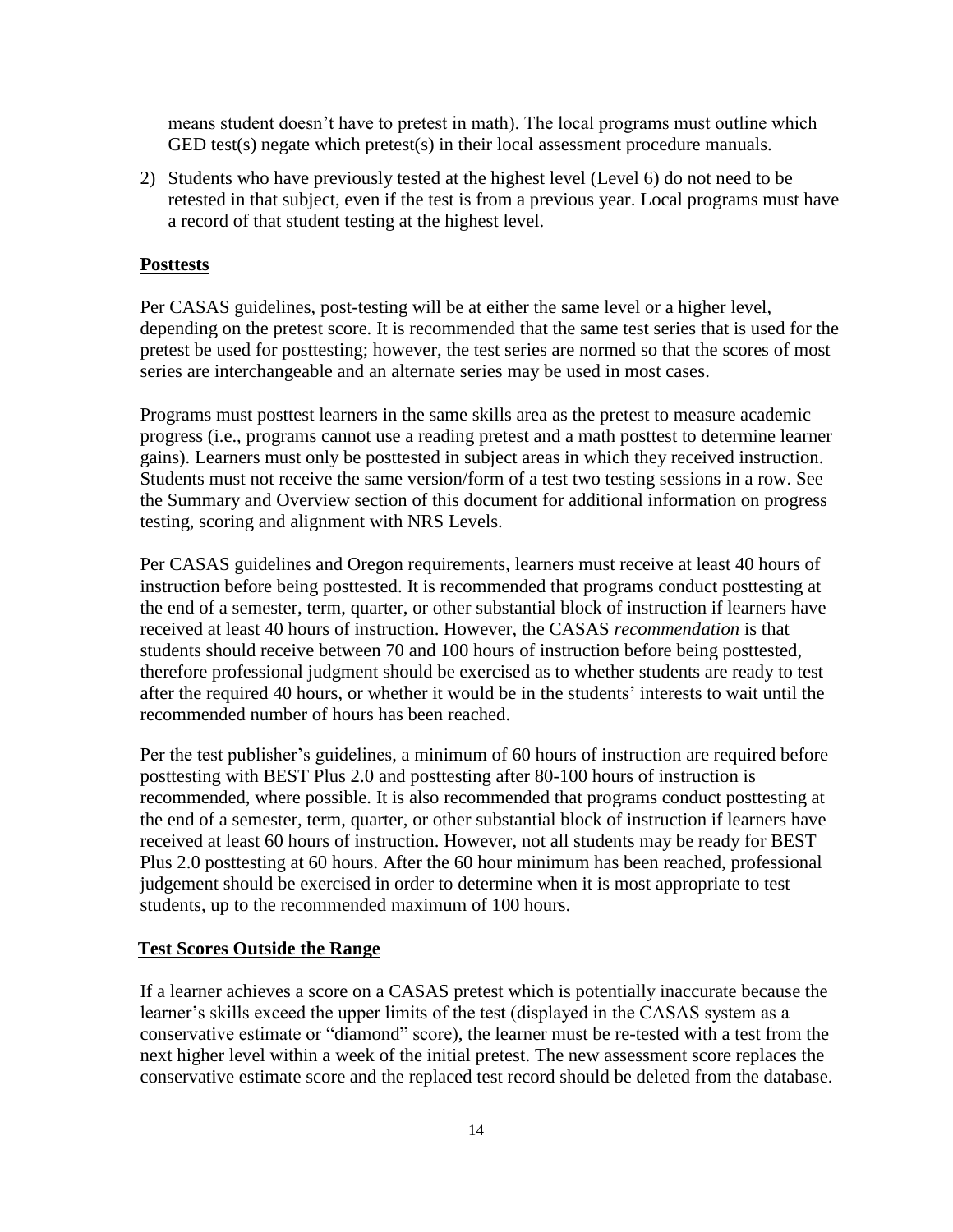If a learner achieves a conservative estimate (diamond) score on an appropriate level posttest, the learner has sufficiently demonstrated skill gain and should not be re-tested until the next scheduled assessment cycle. At the next scheduled assessment cycle the student should receive a test from the next higher CASAS level.

#### **Periods of Participation**

A Period of Participation (PoP) begins when a student enters a program and becomes reportable when a student has 12 or more contact hours. The PoP ends when the student leaves the program and goes for 90 days without services or scheduled services (i.e. exits the program). Students who remain enrolled across program years/multiple program years do not need to requalify as participants. A Measurable Skill Gain (MSG) will be applied to a previous PoP if a student exits without posttesting, then reenters for a subsequent PoP, is tested at re-entry and demonstrates a level gain. However, an MSG cannot be retroactively applied to a prior program year. Any test given at re-entry will be used as a pre-test for the subsequent PoP. A gain will also be counted for a prior PoP if the student exits with insufficient hours to posttest but achieves enough hours after re-entering to be eligible to posttest.

If a student is absent for 90 days or more but accumulated enough hours during the previous PoP to be eligible to posttest, the student must be tested on re-entry. If a student is absent for 90 days or more and did not accumulate enough hours during the previous PoP to be eligible to posttest, the program may determine that it is still in the student's best interests to retest upon re-entry, in which case the program must submit a detailed pedagogic justification for testing a student who has accumulated fewer than the minimum required number of hours (as outlined by published testing guidelines) to CCWD via secure file transfer. CCWD will use data to monitor students who are tested at under the minimum required number of hours and carry out random sampling to verify that required documentation has been submitted. If the student has been absent for 120 days or more, the student must be tested on reentry regardless of how many hours he/she accumulated during a previous PoP.

#### **Uniform Test Administration Times**

Uniform test administration times: Programs must follow the test publisher's requirements for the maximum amount of time allowed for testing:

CASAS Appraisal: no more than 30 minutes. CASAS Life and Work pre- and posttests 60 minutes per test. CASAS Reading GOALS pre/posttests Level A: 60 minutes, Levels B, C, D: 75 minutes. CASAS Math GOALS pre/posttests Levels A/B: 60 minutes, Levels C/D: 75 minutes. BEST Plus 2.0 tests are not timed.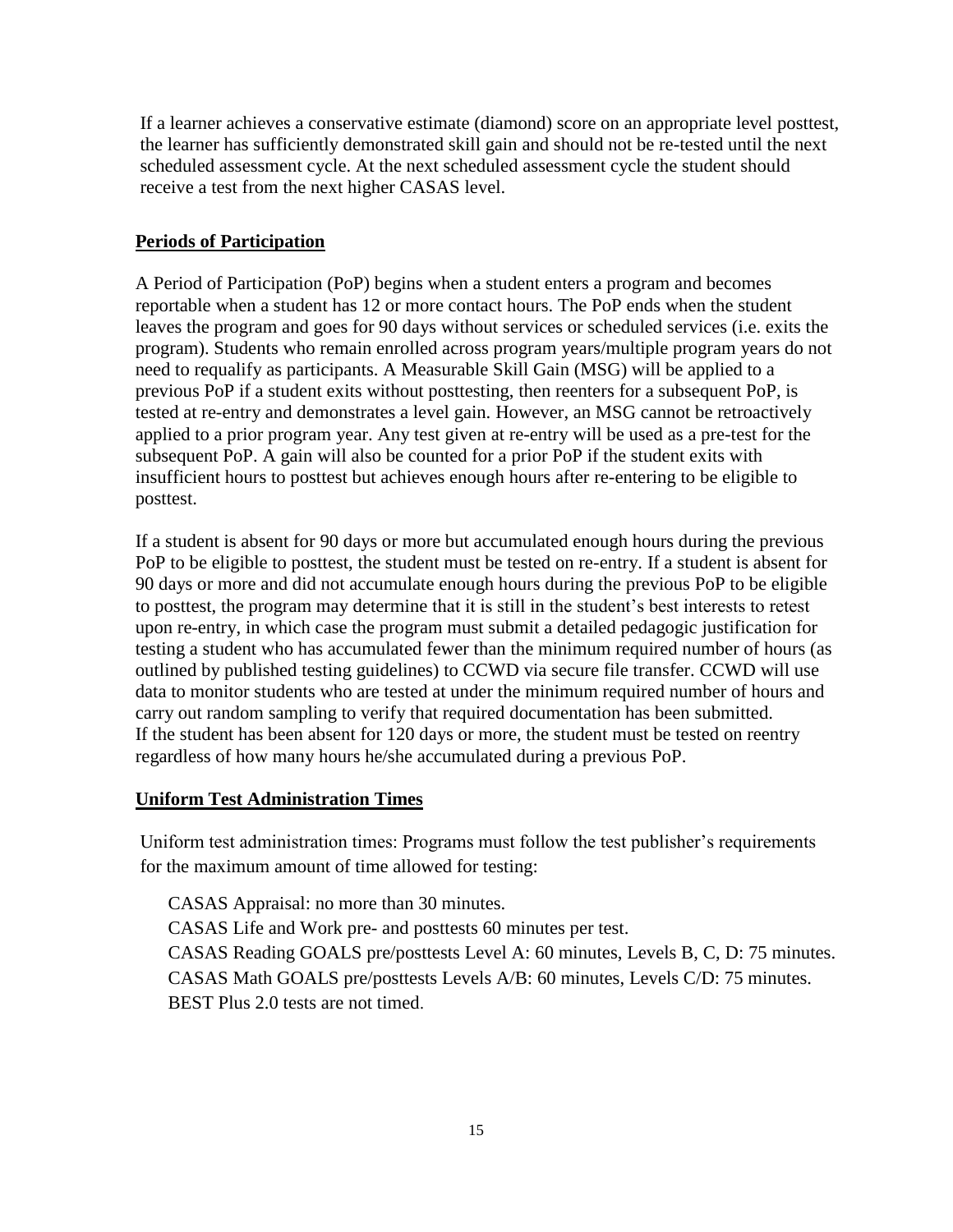#### **Pre- Post- Match Percentages**

The actual posttesting percentages for 2019-2020 showed a decrease of 10% in ABE, 8% in ESL, and 17% in ASE, compared with the prior year (2018-2019). The overall decrease in posttesting was 12%. Posttesting rates for all programs were significantly impacted by the pandemic, owing to the reduction of onsite classes and the total closure of many testing and assessment centers from March 2020 onwards. This eliminated posttesting opportunities for the final third of program year 2019-20, a period when, under normal circumstances we would have expected to see proportionately more students tested than earlier in the year. Per OCTAE guidance, a testing exemption was incorporated into the state assessment policy as of March 2020 in recognition of these extraordinary circumstances. This exemption remained in place until the beginning of program year 2021-22.

Given the decrease in posttesting outcomes in PY2019-20, and the indefinite nature of the current challenging circumstances, it was deemed unrealistic to increase the targets set in 2020-21 for PY 2021-22. In addition, owing to Executive Orders from the Governor's Office, many campuses have remained closed to students who have instead been offered online instruction. Despite the availability of remote testing in both CASAS and BEST Plus 2.0, many students do not have adequate internet access or suitable devices for online assessment, therefore, we have decided to base our targets for PY 2021-2022 on the average of posttesting outcomes over the past three years.

|                     | Actual 18/19 | <b>Goal 20/21</b> | <b>Actual 19/20</b> | <b>Goal 21/22</b> |
|---------------------|--------------|-------------------|---------------------|-------------------|
| <b>ABE</b>          | 55%          | 57%               | 45%                 | 52%               |
| ASE                 | 40%          | 46%               | 23%                 | 34%               |
| ESL                 | 72%          | 73%               | 64%                 | 68%               |
| <b>Overall Goal</b> | 59%          | 60%               | 47%                 | 55%               |

Percentages based on the number of Title II Participants reported in the federal NRS tables. Programs must have a pre-/posttest match rate as prescribed in the table below.

#### **C. Assessments Permitted.**

#### **Appraisal and Locator Tests**

Appraisal or locator tests: Programs must use the CASAS appraisal or locator tests for the skill areas indicated below. The appraisal/locator is built into the pretest of the computeradaptive version of the test (CAT), but is a separate test for both the paper and computerbased (CBT) versions of the test. There is no appraisal for BEST Plus 2.0. The CASAS Locator and Appraisal are different, though they have the same purpose of determining the appropriate pretest at intake. Locator tests generally comprise 12 items and can take up to 15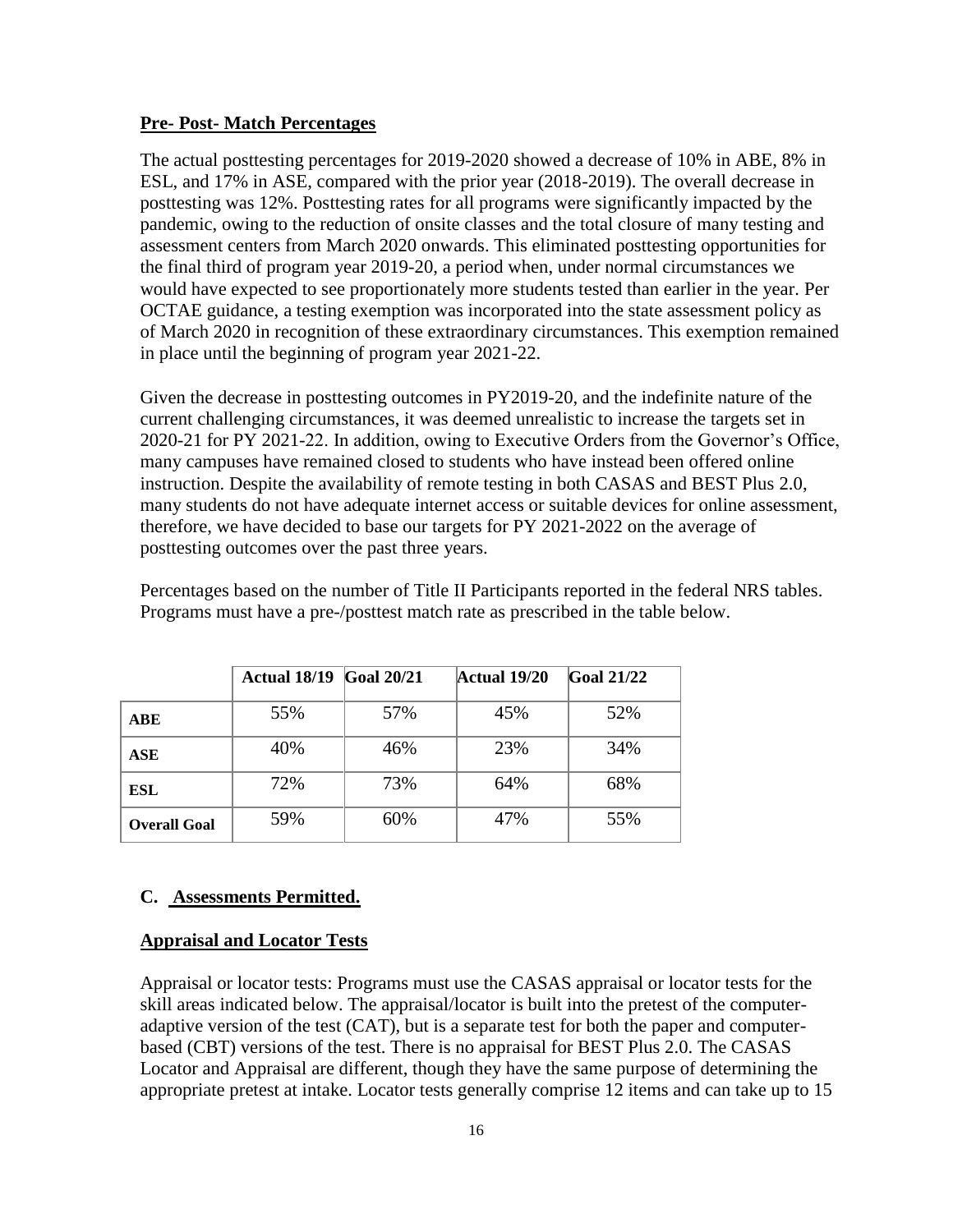minutes. Appraisals comprise 28 items and usually take up to 30 minutes. Programs may choose to use either the locator or the appraisal test based on what is determined to be in the students' best interests.

Initial placement with a CASAS appraisal or locator gauges a learner's reading, math, and listening comprehension. Oregon requires the use of CASAS appraisals or locators to ensure that appropriate decisions are made regarding educational placement and appropriate pretest form to administer. Appraisals and locators cannot be used as a pretest or to measure learner progress. The CASAS test administration manual includes specific recommendations about which level of pretest to administer based on the appraisal or locator test score. Programs must use the CASAS appraisal or locator tests for the skill areas indicated below.

#### **Table 2A CASAS Appraisal and Locator Tests for ABE/ASE/ESL**

| <b>Skills Areas</b> | ABE/ASE<br>Reading | ABE/ASE<br>Math | <b>ESL Reading</b><br>& Listening |
|---------------------|--------------------|-----------------|-----------------------------------|
| Appraisal           | 900R               | 900M            | Form 80                           |
| Locator             | 104R               | 104M            | <b>CBT</b> Locator                |

#### **Educational Functioning Levels**

Raw test scores are not to be used for either state or federal reporting or to communicate with students about progress. Instead, scaled scores provided in conversion charts by CASAS and CAL provide level information. Tables 3A and 3B show the relationship between scale score ranges and NRS levels for ESL and ABE/ASE. For NRS reporting purposes, placement in educational functioning levels is determined by the lowest pretest scaled score. Posttest results are used to measure educational gain and to advance students across educational functioning levels.

#### **Table 3A**

#### **Scoring and Alignment with NRS Levels for ABE/ASE**

| NRS Educational<br>Functioning<br>Levels | <b>CASAS</b> Reading<br><b>Scale Score Ranges</b><br>(Reading GOALS) | <b>NRS</b> Educational<br><b>Functioning Levels</b> | <b>CASAS</b> Math<br><b>Scale Score Ranges</b><br>(Math GOALS) |
|------------------------------------------|----------------------------------------------------------------------|-----------------------------------------------------|----------------------------------------------------------------|
|------------------------------------------|----------------------------------------------------------------------|-----------------------------------------------------|----------------------------------------------------------------|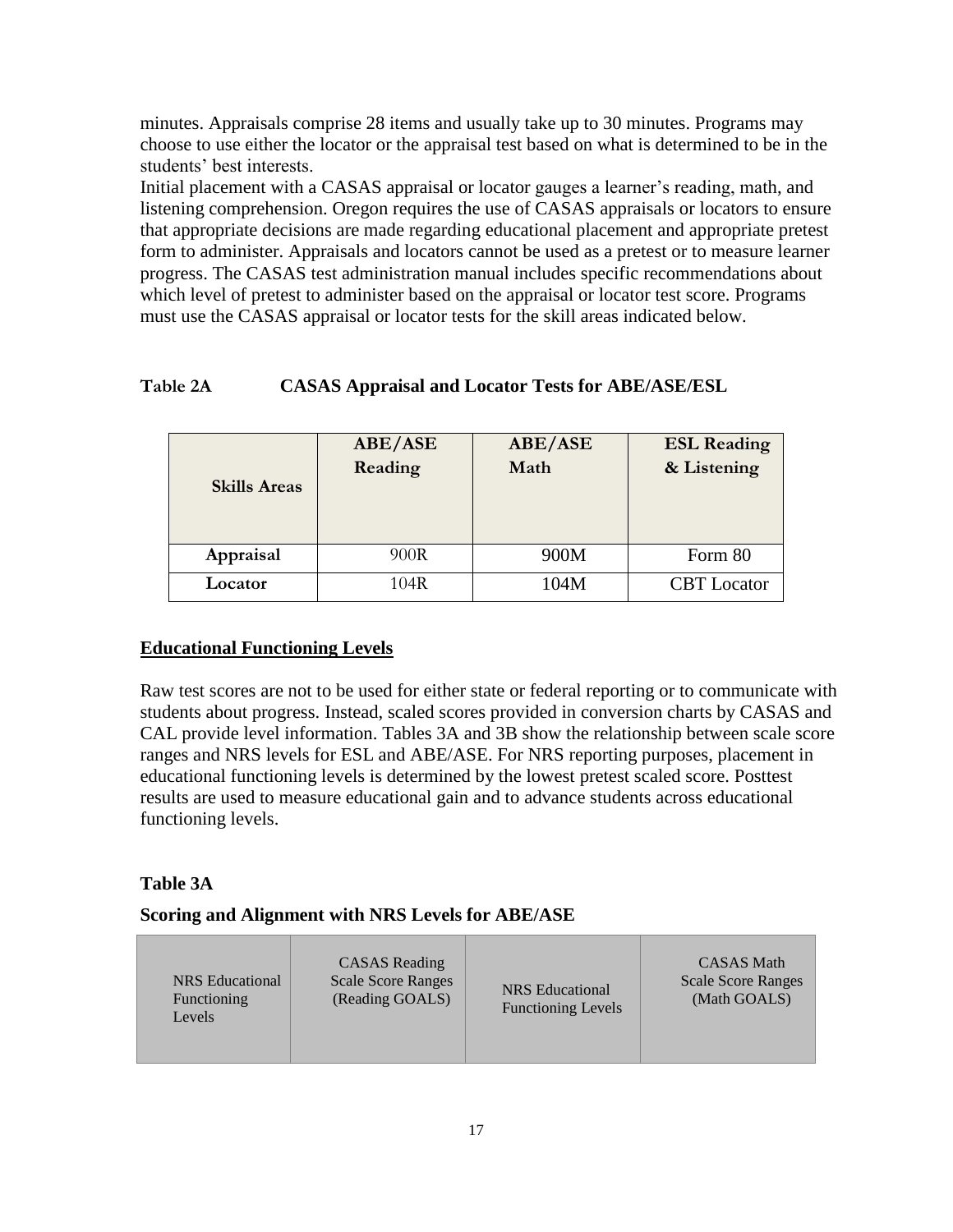| Beginning ABE<br>Literacy                      | 203 and below | <b>Beginning Literacy</b> | 193 and below |
|------------------------------------------------|---------------|---------------------------|---------------|
| <b>Beginning Basic</b><br>Education            | 204-216       | <b>Beginning Basic</b>    | 194-203       |
| Low<br>Intermediate<br><b>Basic Education</b>  | 217-227       | Low Intermediate          | 204-214       |
| High<br>Intermediate<br><b>Basic Education</b> | 228-238       | Middle Intermediate       | 215-225       |
| Low Adult<br>Secondary<br>Education            | 239-248       | High Intermediate         | 226-235       |
| High Adult<br>Secondary<br>Education           | 249 and above | <b>Adult Secondary</b>    | 236 and above |

#### **Table 3B**

### **Scoring and Alignment with NRS Levels for ESL**

| <b>NRS</b><br>Educational<br>Functioning<br>Levels | <b>BEST Plus 2.0</b><br><b>Speaking Score Ranges</b> | <b>CASAS</b> Reading Scale<br>Score Ranges (Life and<br>Works) | <b>CASAS</b> Listening Scale<br>Score Ranges (Life and<br>Works) |
|----------------------------------------------------|------------------------------------------------------|----------------------------------------------------------------|------------------------------------------------------------------|
| Beginning ESL<br>Literacy                          | 400 and below                                        | 180 and below                                                  | 180 and below                                                    |
| Low Beginning<br><b>ESL</b>                        | 401-417                                              | 181-190                                                        | 181-189                                                          |
| <b>High Beginning</b><br><b>ESL</b>                | 418-438                                              | 191-200                                                        | 190-199                                                          |
| Low<br>Intermediate<br><b>ESL</b>                  | 439-472                                              | $201 - 210$                                                    | 200-209                                                          |
| High<br>Intermediate<br><b>ESL</b>                 | 473-506                                              | 211-220                                                        | 210-218                                                          |
| <b>Advanced ESL</b>                                | 507-540                                              | 221-235                                                        | 219-227                                                          |
| <b>Exit Advanced</b><br><b>ESL</b>                 |                                                      | 236 and above                                                  | 228 and above                                                    |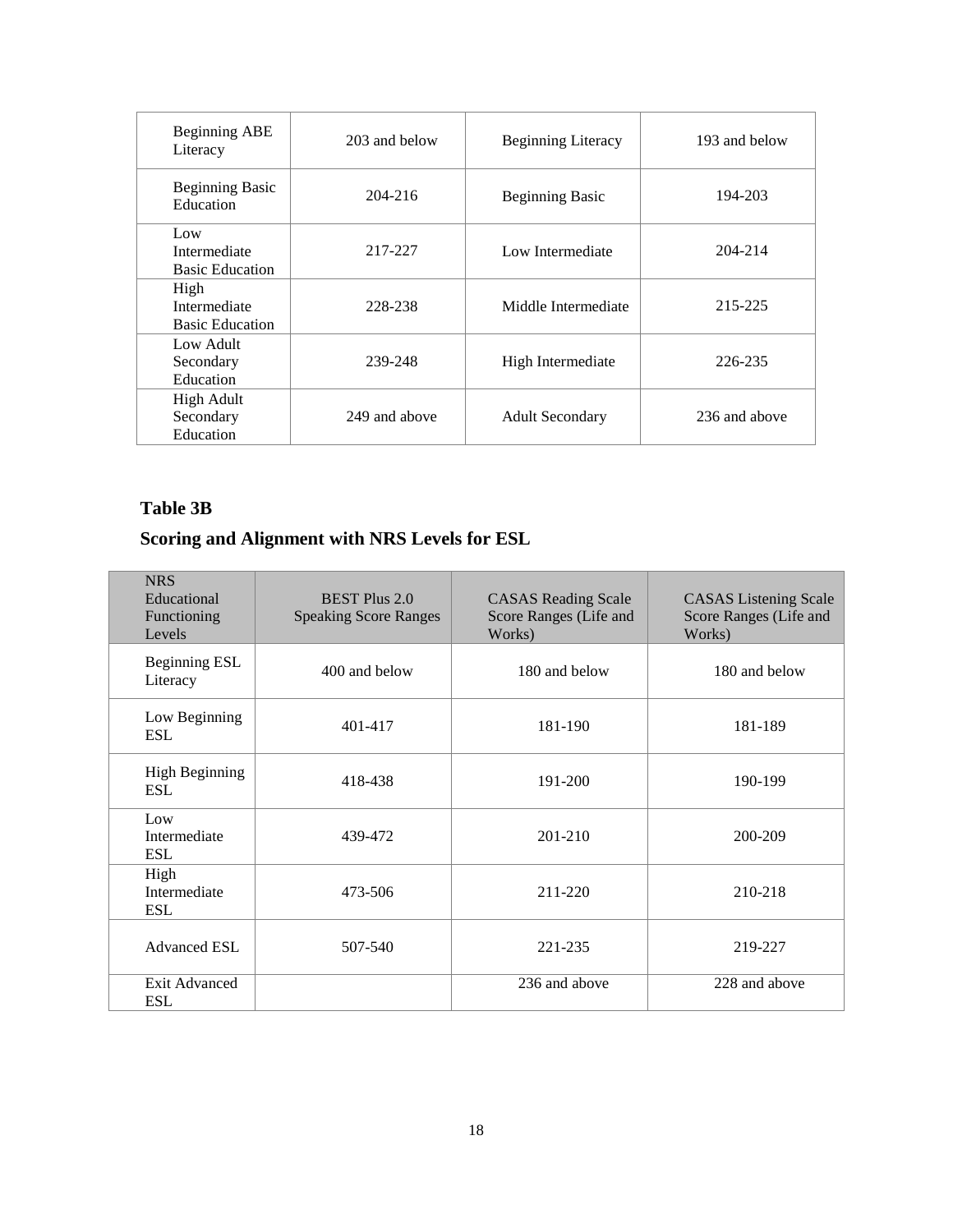| <b>Test</b> | Recommended Pre- and Post-          | <b>Contact/Notes</b>      |
|-------------|-------------------------------------|---------------------------|
| <b>Name</b> | testing Timeframes                  |                           |
| <b>BEST</b> | 60 hours minimum: 80-100 hours      | Daniel Lieberson          |
| Plus $2.0$  | recommended                         | <b>BEST Plus Project</b>  |
|             | If the hours for a course of        | Manager                   |
|             | instruction exceed the              | <b>Center for Applied</b> |
|             | recommended number of hours,        | Linguistics               |
|             | post-testing may most               | 4646 40th Street, NW      |
|             | appropriately take place at the end | Washington, DC 20016-     |
|             | of the instructional session.       | 1859                      |
|             | Because program-related factors     | dlieberson@cal.org        |
|             | such as intensity of instruction,   | 202-362-0700              |
|             | class size, teacher training and    | or                        |
|             | experience, and use of appropriate  | Bryan Woerner             |
|             | curricula and materials will affect | bwoerner@cal.org          |
|             | language learning proficiency       | 202-355-1577              |
|             | gains, programs should consider     |                           |
|             | these factors when determining      |                           |
|             | timing for pre-and post-testing.    |                           |
| CASAS       | 40 hours minimum; 70-100 hours      | Linda Taylor, Director of |
|             | recommended                         | Assessment Development,   |
|             | Allow exceptions for courses with   | CASAS                     |
|             | different schedules and intensity,  | ltaylor@casas.org         |
|             | e.g., allow more time for courses   | $(800)$ 255-1036 ext. 186 |
|             | that meet infrequently or not       | www.casas.org             |
|             | intensively and for very intensive  |                           |
|             | courses wait longer than the        |                           |
|             | recommended number of hours to      |                           |
|             | post-test.                          |                           |
|             | Programs offering high intensity    |                           |
|             | courses (e.g., class meets more     |                           |
|             | than 15 hours per week) may         |                           |
|             | choose to test at the end of a      |                           |
|             | semester, term, quarter, or other   |                           |
|             | substantial block of instruction,   |                           |
|             | even though the instructional       |                           |
|             | intervention is more than 100       |                           |
|             | hours of instruction.               |                           |
|             | Programs offering low intensity     |                           |
|             | courses with less than 70 hours in  |                           |
|             | a semester, quarter, term, or other |                           |
|             | block of instruction, may choose    |                           |
|             | to post-test at the end of          |                           |
|             | instructional period.               |                           |

#### **Publisher Recommended Timeframes for Pre- and Post-testing Adult Education Assessments**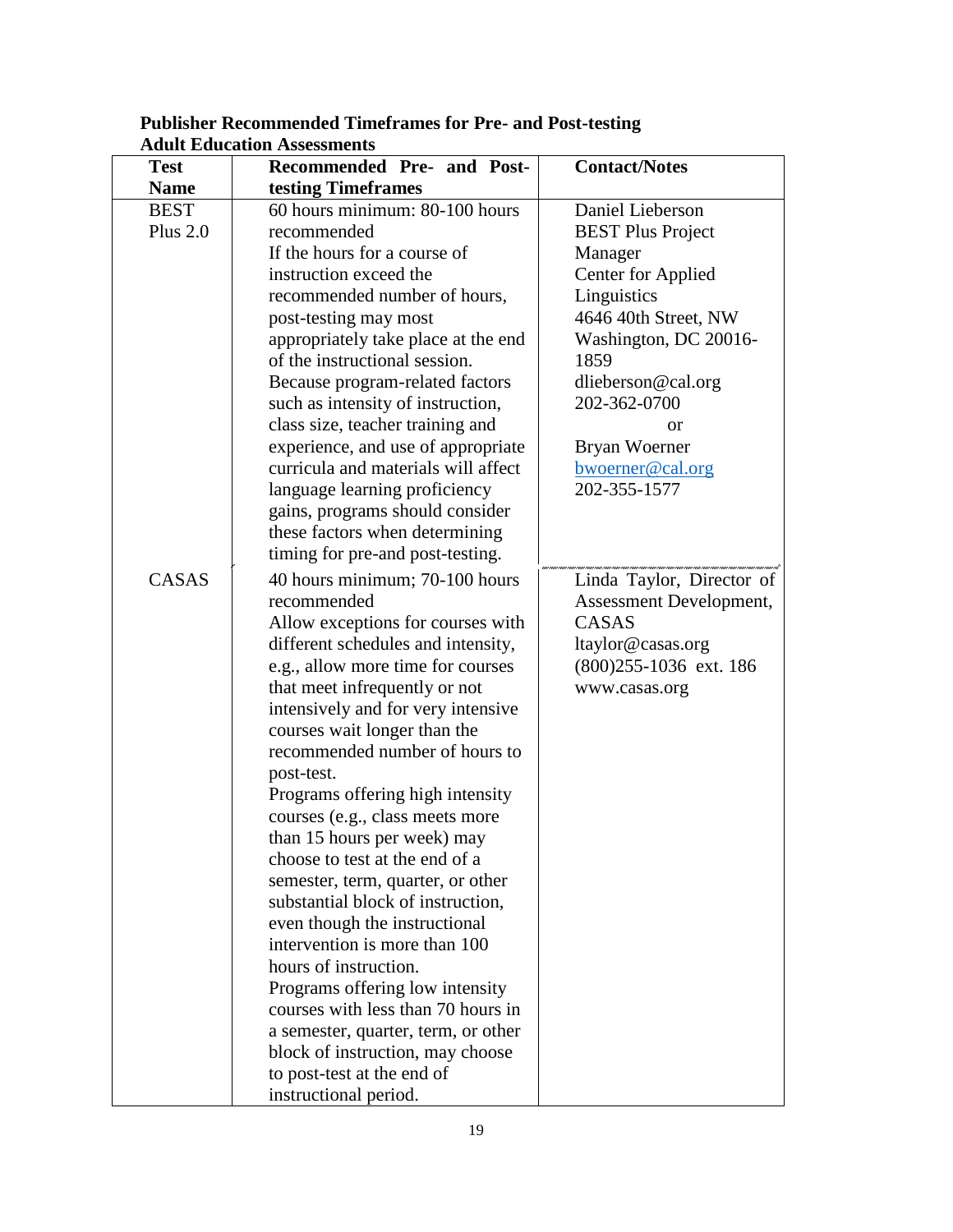#### **D. Training, Dissemination, and Monitoring of Assessment Policy**

The OCTAE approved Oregon Assessment Policy will be published in the Higher Education Coordinating Commission's Adult Basic Skills Policy Manual which is available on the HECC website at:

#### <https://www.oregon.gov/highered/institutions-programs/ccwd/Pages/adult-basic-skills.aspx>

Test administrators must be certified by both the testing company and CCWD before administering or scoring any assessment instrument used for state and federal accountability reporting. Training for each state approved assessment is required to ensure accurate use of tests and interpretation of learner results, and to maintain the integrity and quality of the assessment process.

Program Administrators will receive regular assessment policy and training updates at quarterly meetings of the Oregon Council on Adult Basic Skills Development, on monthly program directors' calls and via occasional webinars. Program Directors will use the Assessment Policy in the ABS Policy Manual posted on the CCWD website to provide local staff training.

CASAS test administrators, e-Test site coordinators and e-Test proctors must complete applicable CASAS certification trainings and certification tests. BEST Plus 2.0 test administrators must complete an in-person or virtual BEST Plus 2.0 Initial Certification training offered by a state trainer. In addition to these trainings, all test administrators in Oregon Title II-funded programs must complete an Oregon-specific training which includes NRS policy, Oregon assessment and accountability policy, and data collection processes and procedures. Furthermore, all test administrators must be recertified as indicated in the table below. Test administrators who have not administered tests within a twelve-month period and/or who have not passed a recertification activity are no longer certified to administer the test and must be retrained and pass a certification test in order to be recertified.

Local program directors are responsible for determining sufficient numbers of certified test administrators and eTest proctors to meet state assessment and accountability requirements and local program assessment needs.

All test administrators must review the Test Administration Manual published by CASAS (and the Test Administrator Guide published by CAL if applicable) prior to the start of a new academic year, or prior to administering an assessment if they do not administer the assessment regularly.

Local program directors will monitor for assessment policy compliance by:

- **Providing faculty and staff with a written copy of the assessment policy**
- Ensuring that Certified Test Administration training procedures are adhered to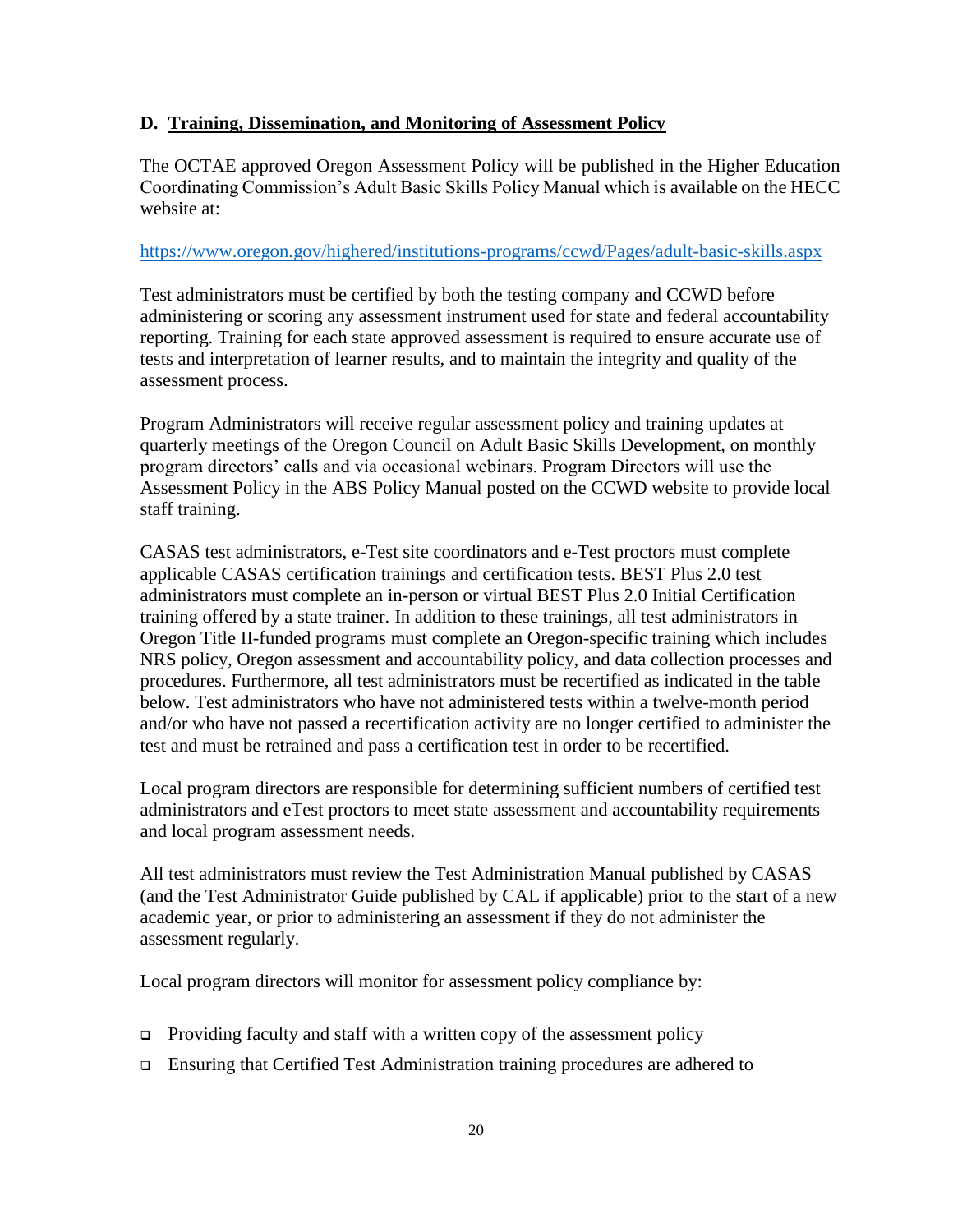- Ensuring that required Oregon Assessment Certification documentation is submitted to CCWD; and
- $\Box$  Keeping test certification records with the program training records as required by HECC ABS Policy Manual.

CCWD ABS staff will monitor for assessment policy compliance by:

- Maintaining an updated Oregon Assessment Certification log
- $\Box$  Monitoring programs for compliance with the Assessment Policy during technical assistance site visits; and
- $\Box$  Performing ongoing desktop monitoring for compliance with policy.

#### **Quality Control Procedures**

Oregon uses the following quality control procedures to verify that appropriate assessment procedures have been followed:

- $\Box$  Data integrity checks
- System logic to prevent inappropriate assessments being entered
- $\Box$  Filtering of incorrect scale score gains
- $\Box$  Data verification procedures
- Validating and editing data policies and procedures
- $\Box$  Record retention policy
- □ Training for local program administrators
- □ On-site local program reviews; and
- □ Recertification requirements for test administrators.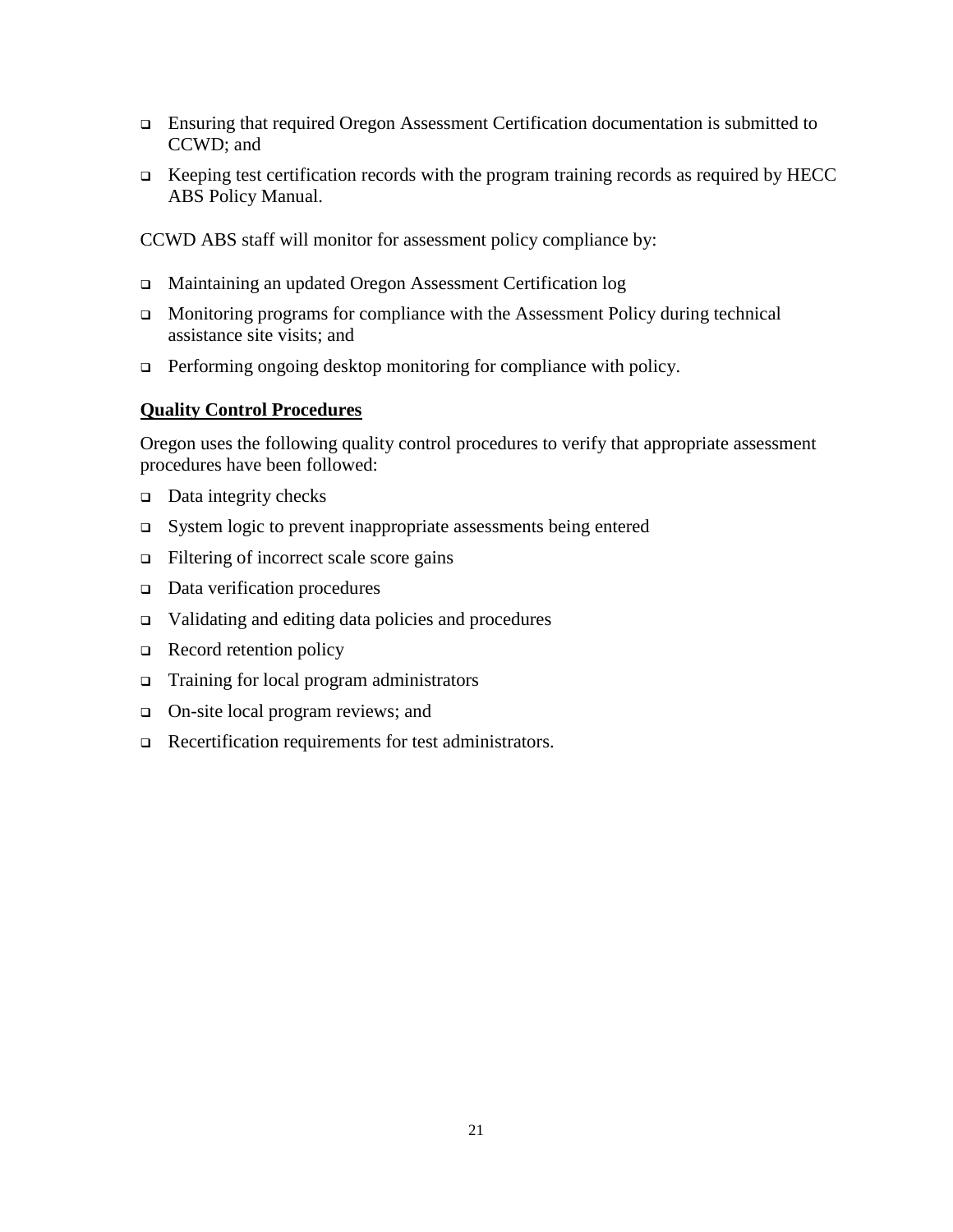#### **Assessment Certification Process**

| <b>Assessment</b>    | <b>BEST Plus 2.0</b> | <b>BEST Plus 2.0</b> | CASAS            | <b>CASAS</b> eTest | <b>CASAS</b> eTest |
|----------------------|----------------------|----------------------|------------------|--------------------|--------------------|
| <b>Instrument</b>    | Initial              | Scoring              | Initial          | Coordinator        | Proctor            |
|                      | certification        | Refresher            | certification    | Certification      | Certification      |
|                      |                      | Calibration          | and              |                    |                    |
|                      |                      |                      | recertification  |                    |                    |
| Who needs            | All $who$            | All who              | All who          | At least one       | All who            |
| training             | administer the       | administer the       | administer the   | person per         | administer         |
|                      | test                 | test                 | tests            | testing site       | eTests (eTest      |
|                      |                      |                      |                  |                    | coordinators       |
|                      |                      |                      |                  |                    | do not need        |
|                      |                      |                      |                  |                    | Proctor            |
|                      |                      |                      |                  |                    | Training)          |
| <b>Certification</b> | Once                 | Annually             | Every three      | Once               | Once               |
| frequency            |                      |                      | years,           |                    |                    |
|                      |                      |                      | applicable       |                    |                    |
|                      |                      |                      | CASAS            |                    |                    |
|                      |                      |                      | Implementation   |                    |                    |
|                      |                      |                      | Training         |                    |                    |
|                      |                      |                      | Modules          |                    |                    |
| <b>Training</b>      | As needed            | Determined by        | On demand        | On demand          | On demand          |
| schedule             |                      | program              |                  |                    |                    |
| <b>Process</b>       | Training is          | Local staff          | CASAS            | eTest              | eTest Proctor      |
|                      | provided by          | views Scoring        | Certification is | Coordinator        | Certification      |
|                      | state trainer.       | Refresher            | available        | Certification      | is available       |
|                      | <b>CCWD</b>          | videos at local      | online from      | is available       | online from        |
|                      | provides             | program and          | CASAS.org.       | online from        | CASAS.org.         |
|                      | training for         | scores               | <b>CCWD</b>      | CASAS.org.         |                    |
|                      | Oregon-              | Recalibration        | provides         |                    |                    |
|                      | specific             | Exercise             | training for     |                    |                    |
|                      | assessment           |                      | Oregon-          |                    |                    |
|                      | policy               |                      | specific         |                    |                    |
|                      |                      |                      | assessment       |                    |                    |
|                      |                      |                      | policy           |                    |                    |

(See table below for Oregon Assessment Certification Process Requirements**)**

Programs are required to submit an Online Site Agreement with CASAS at launch of eTest and TOPSpro Enterprise implementation, and a supplement to provide location and contact information if/when programs wish to reconfigure and/or add testing sites.

CASAS requires that programs identify one Point of Contact (POC) and one TOPSpro Enterprise (TE) Enhanced user (has full access to all TE functions) per program. This can be the same person or two different people.

The TE Enhanced user is responsible for managing other users' access to the account. The TE Enhanced user must review the **Users Lister** at least annually and add to and/or disable or delete user accounts the as staff changes.

CCWD maintains a database of all assessment training/certification records for the state, including initial certification, recertification, refresher training and Oregon-specific training. . Local programs are responsible for ensuring that only certified test administrators administer state approved assessments. The state monitors compliance of this requirement during spot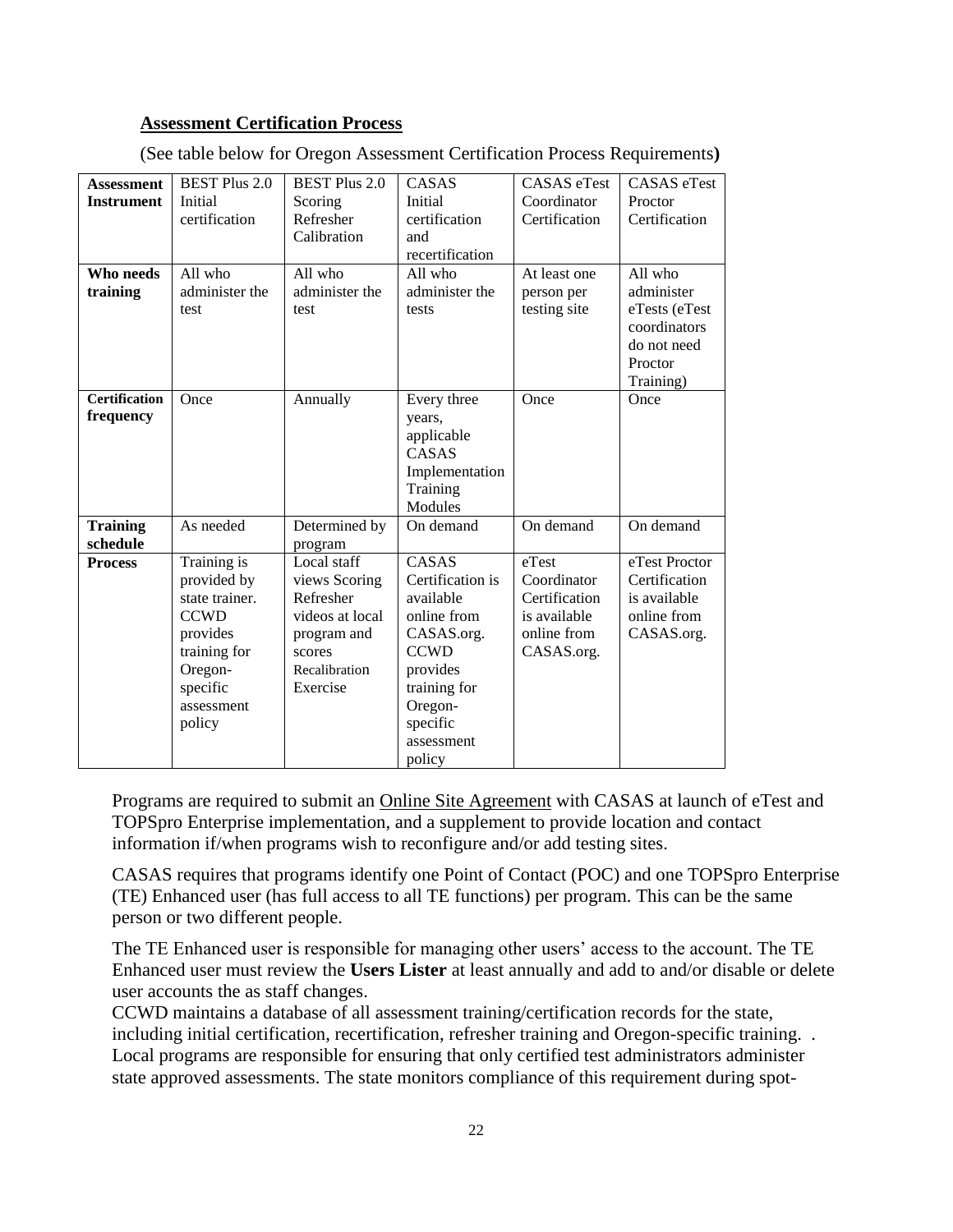checks, program reviews and on-site visits. Test Administrators conducting assessments via remote proctoring must complete trainings as recommended by test publishers.

#### **E. Accommodating Students with Disabilities or Other Special Needs**

Accommodations in testing alter the conditions for administering a test, allowing test takers with disabilities to demonstrate their skills and abilities more accurately. Proper accommodations meet the needs of examinees without changing what a test is intended to measure. Programs must comply with federal laws established by the Americans with Disabilities Act.

#### **Local Adult Education Programs**

Local programs are responsible for providing fully accessible services and for ensuring that these services meet reasonable criteria. Adult learners with disabilities are responsible for requesting accommodations and for submitting documentation of their disability at the time of registration, program entry, or after diagnosis. The need to use an accommodation should be documented in official learner records, such as the Individual Program Education Plan (IPP) or Individualized Plan for Employment (IPE). The documentation must show that the disability interferes with the learner's ability to demonstrate performance on the test. The information can come from a doctor's report, a diagnostic assessment from a certified professional, and other clinical records. Programs can contact the local division of vocational rehabilitation or a secondary school to request documentation of a disability provided express written permission is granted by the student. If students are unable to provide required documentation, programs should follow their own internal accommodations procedures.

#### **CAL Accommodations in Test Administration Procedures**

Accommodations in test administration procedures for BEST Plus 2.0 include using hearing aids but do not include allowing students to read prompts from the computer screen. As BEST Plus 2.0 is not a timed test, no accommodation for testing time is needed. Furthermore, as an oral proficiency interview, students need to hear test prompts and respond orally and no accommodation can be made for students who cannot hear or speak. Students who cannot hear or speak should not be assessed using BEST Plus 2.0.

#### **CASAS Accommodations in Test Administration Procedures**

Local test administrators may provide or allow some accommodations in test administration procedures or environment for disabilities without contacting CASAS. *Accommodations procedures are applicable to all CASAS tests and include:*

- $\Box$  accommodations in test time
- $\Box$  supervised breaks
- $\Box$  a sign language interpreter for test administration directions only
- $\Box$  alternate room for testing
- $\Box$  colored overlays
- $\Box$  large print test booklets and answer sheets; and
- $\Box$  extended time.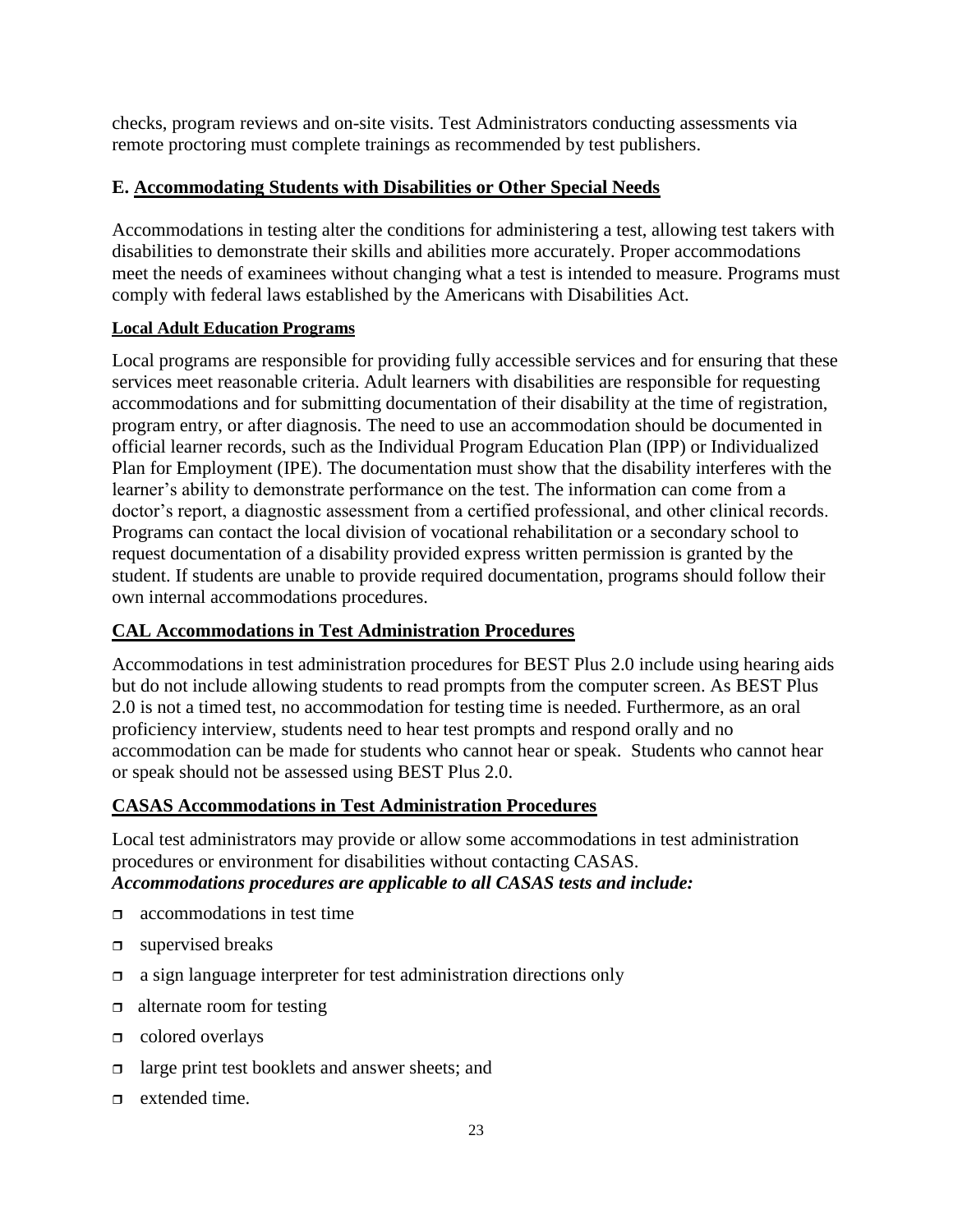Additionally, CASAS test forms that may be appropriate for learners with disabilities include CASAS eTests and computer-based tests, CASAS large-print tests include Beginning Literacy Reading Assessment and Secondary Level Assessment test booklets in math. Large-print answer sheets are also available. A test form in Braille is available for learners who are have a visual impairment and can read Braille. It is not an allowable accommodation to provide a reader for a CASAS reading test to a learner with low literacy skills or blindness.

The paper *Guidelines for Providing Accommodations Using CASAS Assessment for Learners with Disabilities* provides more detailed information on providing accommodations.

**Please see Appendices for Guidelines for Providing Accommodations for CASAS and BEST Plus 2.0**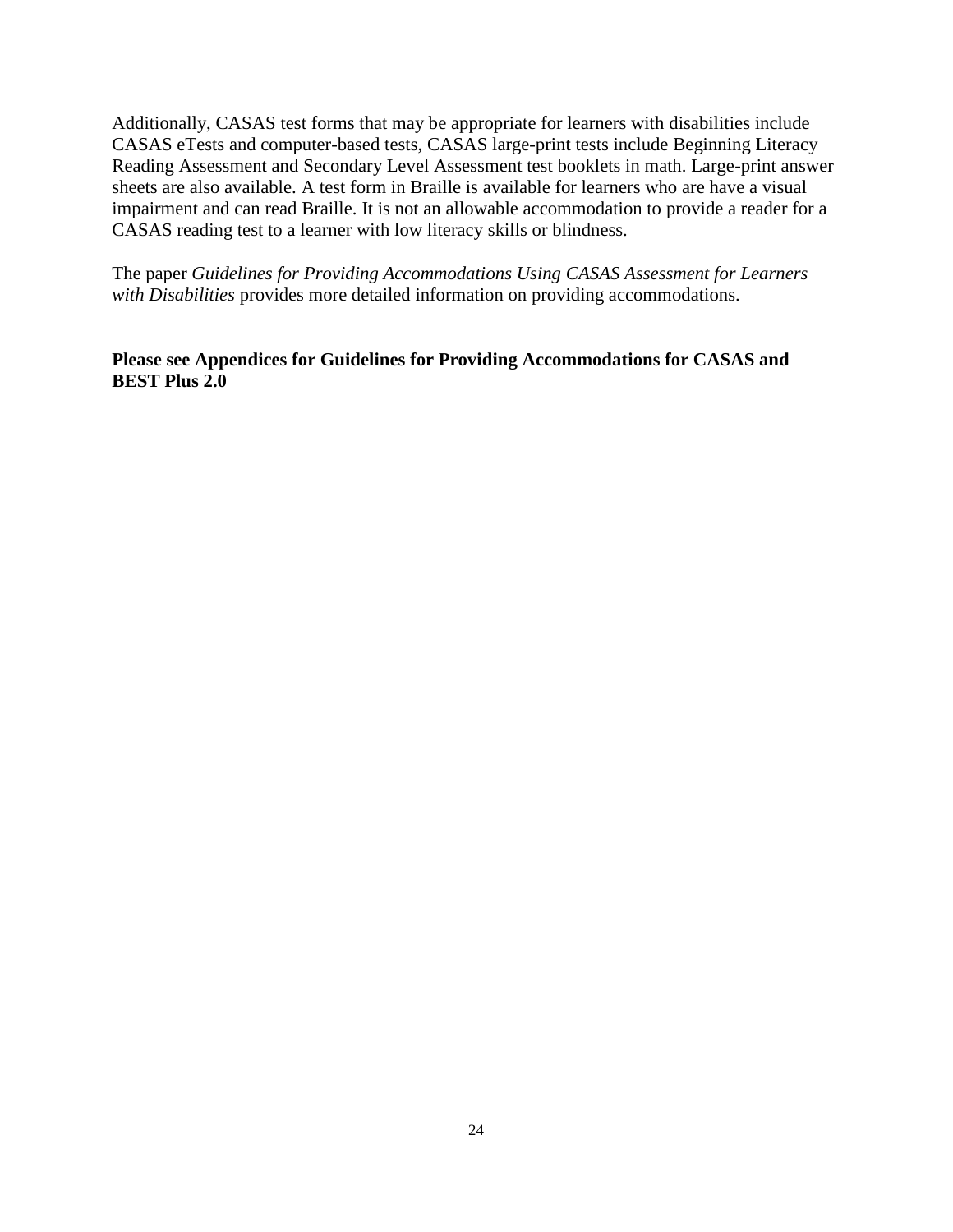## Guidelines for Each Assessment

## Assessment Name: **Comprehensive Adult Student Assessment System (CASAS)**

| Applicable Program              | ABE/ASE/ESL                               |
|---------------------------------|-------------------------------------------|
| Subject                         | Listening & Reading                       |
| <b>Administration Procedure</b> | Individual or group                       |
| <b>Expiration Date</b>          | Reading GOALS - February 5, 2025          |
|                                 | Math GOALS -March 7, 2023                 |
|                                 | Life and Work (ESL) February 2, 2023      |
| <b>Scoring Procedures</b>       | Printed answer keys and scoring charts    |
|                                 | are available for administrators.         |
|                                 | Scoring software is also available. Raw   |
|                                 | scores of correct responses are           |
|                                 | converted into scale scores.              |
| Scores linked to NRS levels     | See Table 3A and Table 3B on page         |
|                                 | 16 (above).                               |
| Post-test time                  | 40 hours required, 70-100 hours           |
|                                 | Recommended                               |
| <b>Training Requirements</b>    | CASAS test administrators, e-Test site    |
|                                 | coordinators and e-Test proctors must     |
|                                 | complete applicable CASAS                 |
|                                 | certification trainings and certification |
|                                 | tests. All test administrators in Oregon  |
|                                 | Title II-funded programs must also        |
|                                 | complete an Oregon-specific training      |
|                                 | (see ABS Policy Manual, page 37).         |
| Forms Available                 | See Table 1 on page 6 (above).            |
| Locator/Appraisal Required      | Yes, Appraisal/Locator Forms 80, 130      |
|                                 | and 900R (see Table 1, page 6, above).    |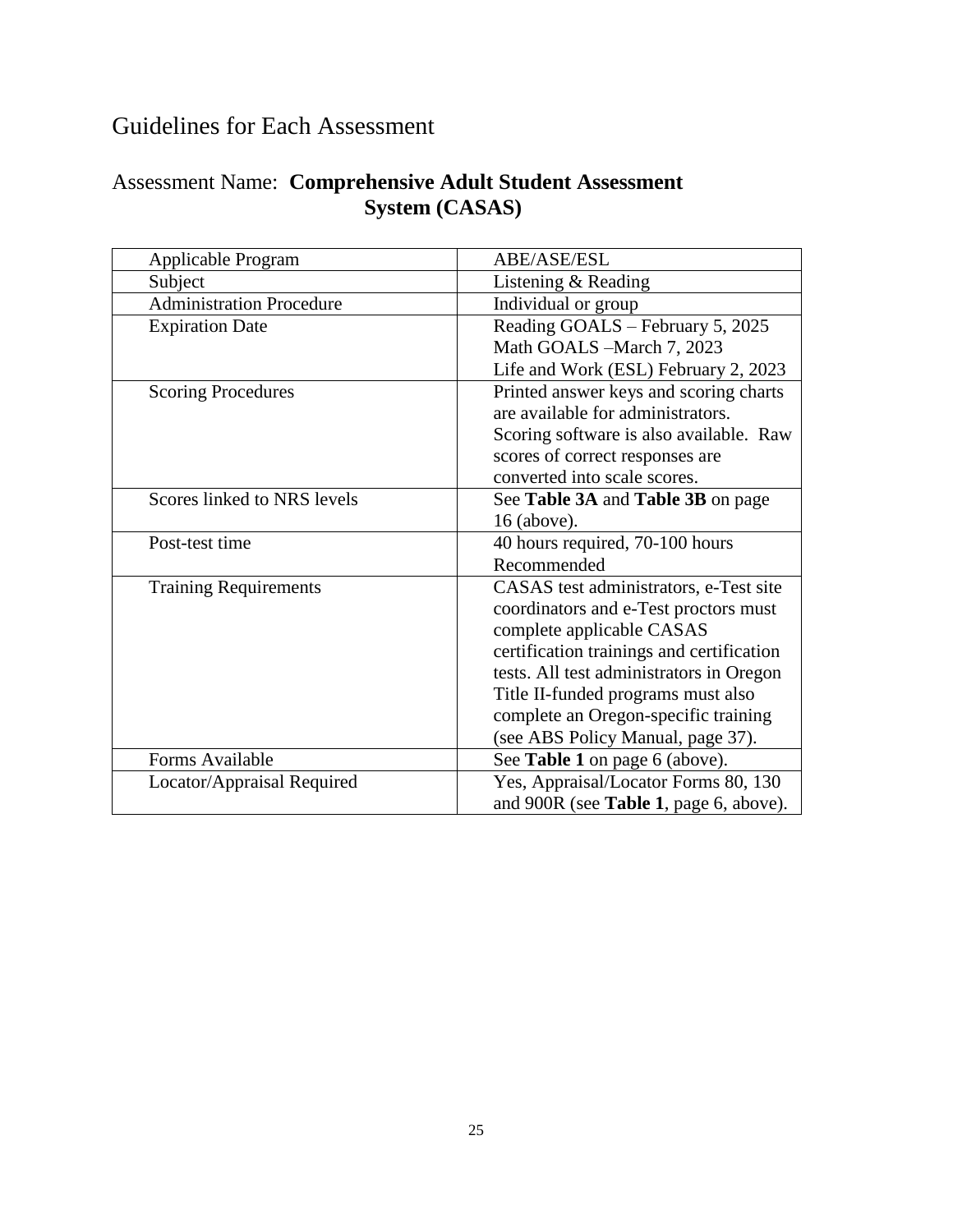| Applicable Program              | <b>ESL</b>                                                                                                                                        |  |
|---------------------------------|---------------------------------------------------------------------------------------------------------------------------------------------------|--|
| Subject                         | Speaking and Listening                                                                                                                            |  |
| <b>Administration Procedure</b> | Individual                                                                                                                                        |  |
| <b>Expiration Date</b>          | Feb. 2, 2023                                                                                                                                      |  |
| <b>Scoring Procedures</b>       | Computer assisted and Print: Learner<br>responses are identified, rated on a scoring<br>rubric by the reviewer, and entered into the<br>computer. |  |
| Scores linked to NRS levels     | ESL <sub>1</sub><br>400 and below                                                                                                                 |  |
|                                 | ESL <sub>2</sub><br>401-417                                                                                                                       |  |
|                                 | ESL <sub>3</sub><br>418-438                                                                                                                       |  |
|                                 | ESL <sub>4</sub><br>439-472                                                                                                                       |  |
|                                 | ESL <sub>5</sub><br>473-506                                                                                                                       |  |
|                                 | ESL <sub>6</sub><br>507-540                                                                                                                       |  |
|                                 |                                                                                                                                                   |  |
| Post-test time                  | 60 hours minimum, 80-100 hours                                                                                                                    |  |
|                                 | recommended                                                                                                                                       |  |
| <b>Training Requirements</b>    | Training will be held under the supervision                                                                                                       |  |
|                                 | of a CAL qualified assessor. Training                                                                                                             |  |
|                                 | sessions will be held annually.                                                                                                                   |  |
| Forms Available                 | Computer Assisted: Adaptive questions                                                                                                             |  |
|                                 | respond to the learner's ability                                                                                                                  |  |
|                                 | Print: $D, E, \& F$                                                                                                                               |  |
| Locator/Appraisal Required      | N <sub>0</sub>                                                                                                                                    |  |

## Assessment Name: **Basic English Skills Test (BEST) Plus 2.0**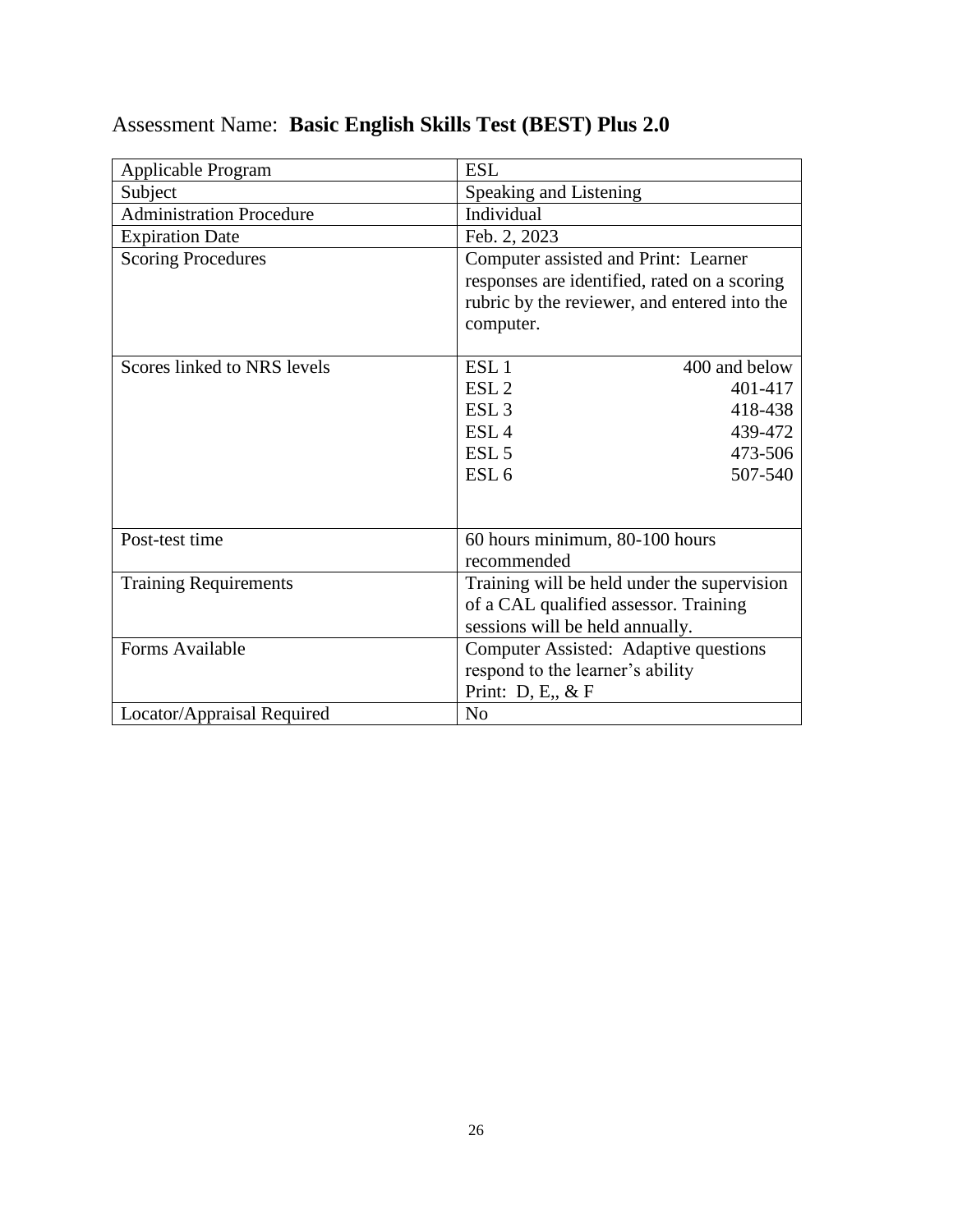#### **A. Assessment Integrity and Security**

#### **Test Administration Manuals**

Oregon requires that local adult education programs follow the Test Administration guidelines for each test series used the Test Administration Manual (TAM) published by CASAS and the Test Administrator Guide published by CAL. All local adult education programs must maintain copies of the appropriate administration manuals for all assessments used and for every testing site.

#### **Test Security Agreements**

The local adult education program director is responsible for safeguarding all standardized assessment materials, including testing booklets and answer sheets which contain marks or responses. Oregon requires that all certified test administrators sign a test security agreement. This agreement includes the following stipulations:

- Programs may not use displays, questions, or answers that appear on any test, discontinued or current, to create materials designed to teach or prepare learners to answer test items. Instead, programs should use instructional resources provided by test vendors and other support materials, to link curriculum, assessment and instruction.
- It is not permissible for teachers to review specific test items with students in discussing test results, or include actual test items in any instructional materials. Teachers should focus on the competencies and the underlying basic skills in preparing students for testing.
- $\Box$  All paper test materials must be kept in a secure lockable location and computer testing materials in secured computer testing stations.
- Any test booklets/test series or materials that are damaged, expired or no longer in use must be shredded.
- All answer sheets and writing samples are treated as confidential until shredded.
- $\Box$  No duplication of any test form or any portion of any test form is permitted for any reason.

#### **Entry of Assessment Data**

Oregon requires that CASAS and BEST Plus 2.0 assessment data be entered into TOPSpro Enterprise within 30 days of collection. See Section Two of this document: "Data Collection and Reporting Policies and Procedures."

#### **B. Distance Education-Specific Assessment Policy**

The Oregon Higher Education Coordinating Commission Office of Community Colleges and Workforce Development has adopted the definition of distance education provided by the *National Reporting System Implementation Guidelines, July 2007*: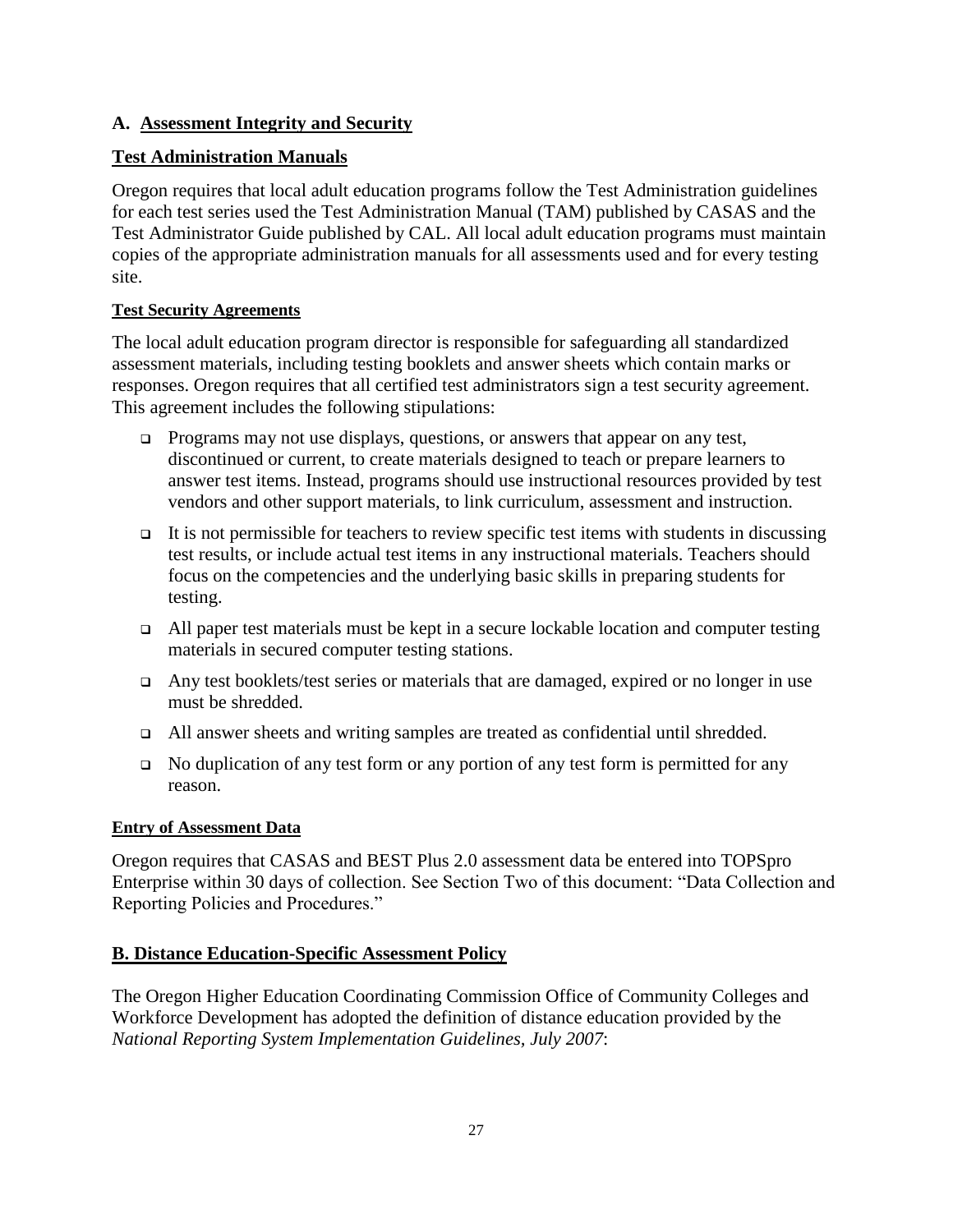*Distance education is formal learning activity where students and instructors are separated by geography, time or both for the majority of the instructional period. Distance learning materials are delivered through a variety of media including, but not limited to, print, audio recording, videotape, broadcasts, computer software, web-based programs and other online technology. Teachers support distance learners through communication via mail, telephone, e-mail or online technologies and software.*

Oregon's Assessment Policy applies to all Adult Basic Skills students in WIOA Title II funded programs, whether they are in face-to-face classes, hybrid classes or distance education. Assessments are generally conducted through face-to-face interaction with a trained test administrator in a secure setting. However, assessments may be proctored remotely, provided they are conducted in accordance with the test publisher's (NRS approved) guidelines. Programs wishing to administer CASAS assessments remotely must complete an Agency Agreement with CASAS and individual proctors must sign a Proctor Agreement. Please see Section D (above) for state training and certification requirements for remote proctors.

#### **Requirements for Measuring Contact Hours for Distance Learners**

Students in distance learning courses must have at least 12 hours of contact with the program before they can be counted for federal reporting purposes (TOPS/NRS). Contact hours for distance learners can be a combination of direct contact and distance contact (e.g., through telephone, video, teleconference, or online communication), where student and program staff can interact and through which learner identity can be verified.

Students who receive a blended approach of instruction must be classified as either a distance learning student or a traditional classroom student, not both. Therefore, if a student takes both distance learning and classroom-based courses throughout the year, a student will be classified as a distance learning student if more than 50% of the instructional hours are at a distance. As a result, the student must be reported as a distance learner in the TOPS system.

#### **Reporting Distance Learning Contact Hours**

Distance Learning contact hours must be associated with one of three OCTAE (Office of Career, Technical and Adult Education)-approved distance learning models of instruction:

- **Clock Time Model –** Assigns contact hours based on time that learner is engaged in a software program that tracks time.
- **Teacher Verification Model –** Assigns a fixed number of hours of credit for each assignment based on teacher determination of the extent to which a learner engaged in, or completed, the assignment.
- **Learner Mastery Model –** Assigns a fixed number of hours based on the learner passing a test on the content of the lesson.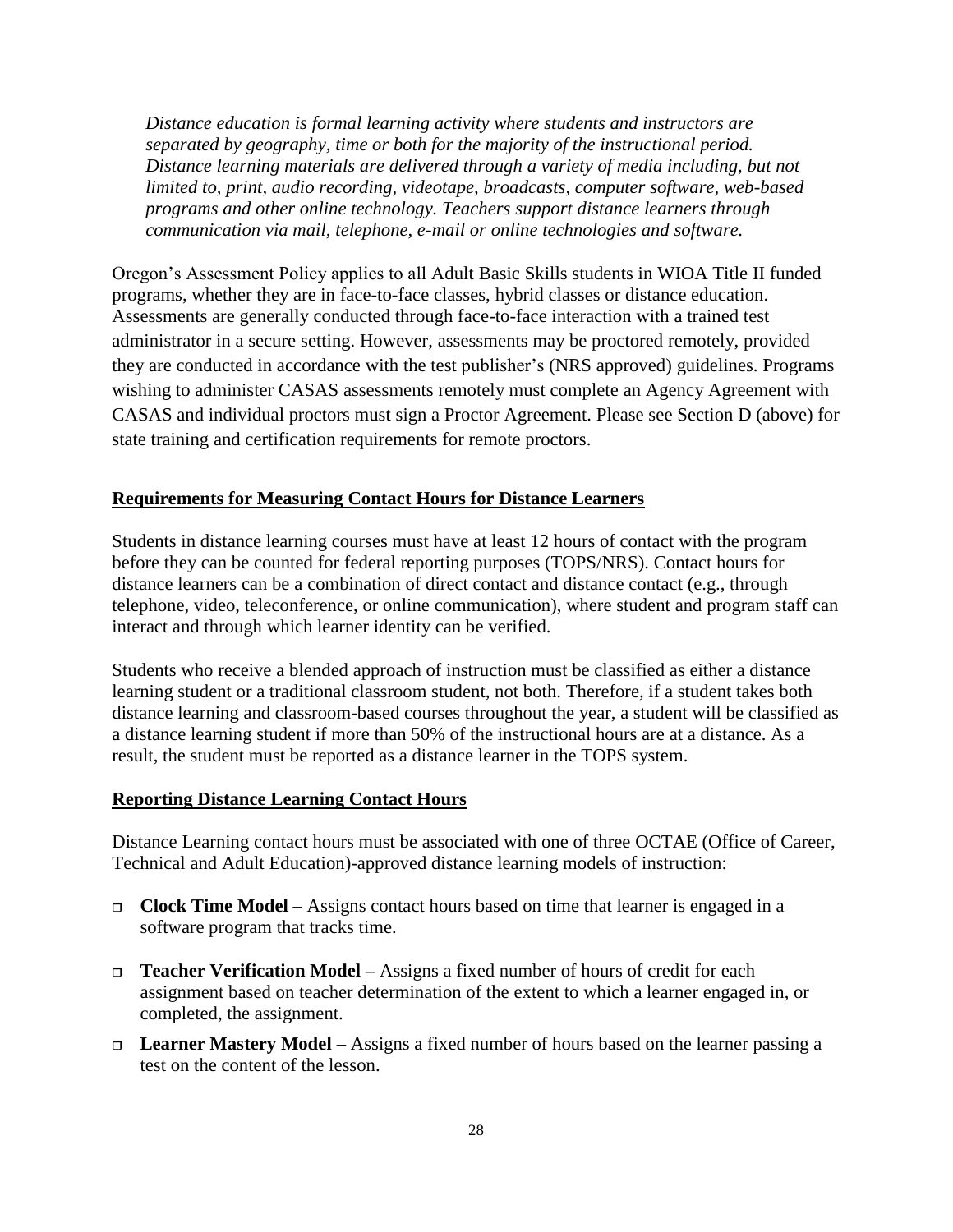Each local ABS program will determine the model or models that it will employ for distance learning course offerings. Each ABS program that wishes to operate a distance learning program and count students as distance learners for federal reporting must submit an application to CCWD for approval prior to implementing the course(s).

#### **Approved Software for Distance Education**

A list of approved software for use with distance learning courses can be found on the CCWD website<https://www.oregon.gov/highered/institutions-programs/ccwd/Pages/abs-resources.aspx>

#### **Purchasing Procedures for Each Assessment**

Only certified administrators may order CASAS and CAL assessments authorized for use in Oregon from CASAS and CAL for their programs.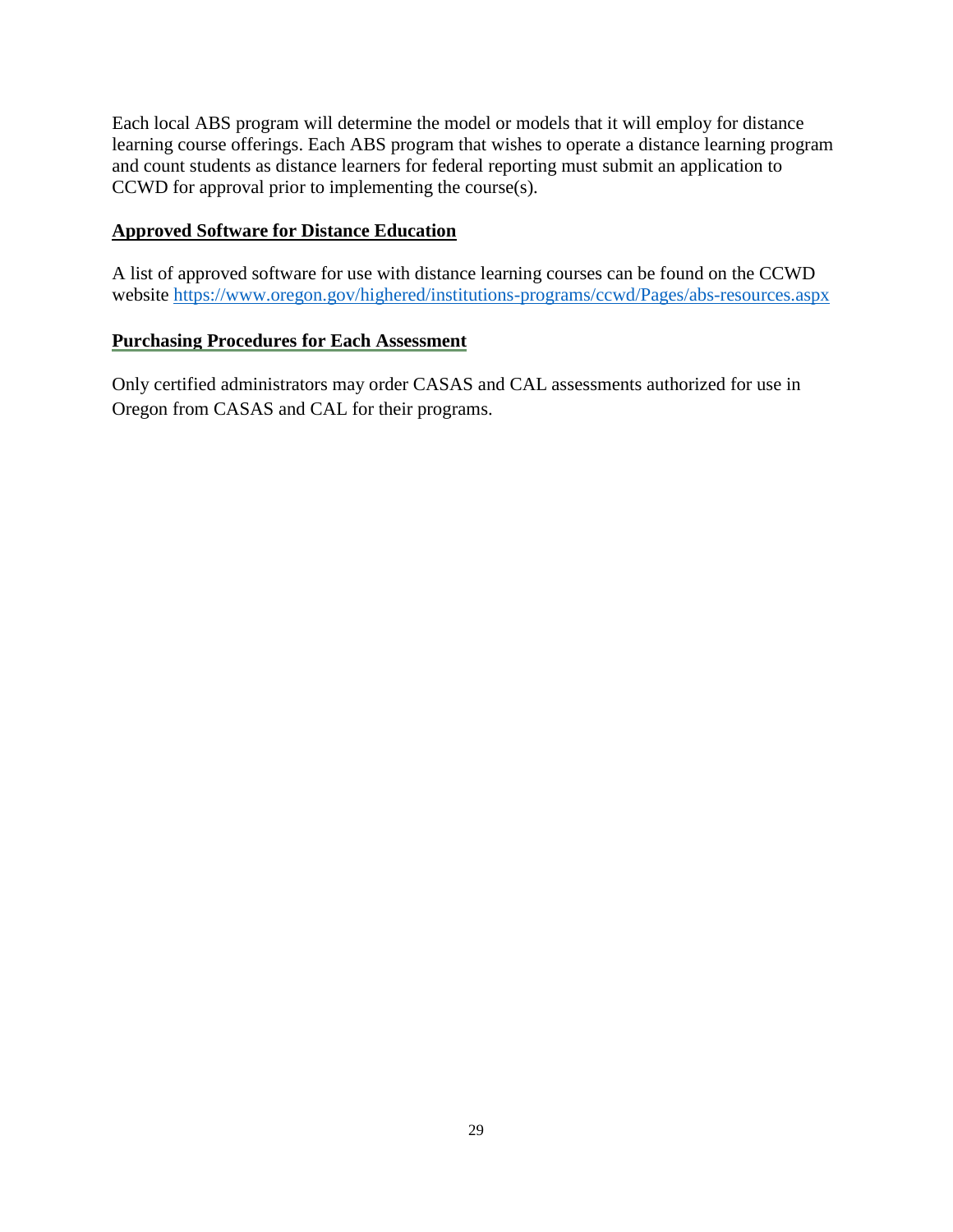#### **APPENDIX A**

#### **Guidelines for Providing Accommodations Using CASAS Assessment for Learners with Disabilities**

#### **Purpose**

The accountability standards in the 1998 Workforce Investment Act include the Rehabilitation Act Amendments of 1998 to improve access to adult programs and achieve employment outcomes for learners with disabilities. Other legislation addresses provisions related to testing accommodations for learners with disabilities, including the ADA Amendments of 2008, Section 504 in the Rehabilitation Act of 1973, the Individuals with Disabilities Education Improvement Act of 2004, and the No Child Left Behind Act of 2001. These laws ensure equal access for all learners in education programs, including learners with disabilities. Accommodations provide an opportunity for all test takers to demonstrate their skills and ability. The accommodations may alter test administration procedures without changing what the test is intended to measure.

The following guidelines address methods for administering CASAS assessments using accommodations for learners with documented disabilities. The suggested accommodations for disability categories consist of the provisions below.

- 1. Accommodations in test administration procedures.
- 2. Use of appropriate CASAS test forms.

#### **Local Program Responsibility**

Local test administrators must consider the individual needs of the learner when they provide accommodations. The responsibility of fulfilling learner requests for accommodations is that of the local program following state guidelines, not of CASAS. However, CASAS will work with state and local programs to develop additional tests that are in a format reflecting the manner in which learners acquire and report information needed to function in everyday life. For example, if a learner is legally blind and reads information using Braille, then a standardized reading test in a Braille format is appropriate for testing. CASAS has developed an assessment in Braille format that reflects functional literacy situations in the life and work of a person who is blind.

Local programs are responsible for providing fully accessible services and have the responsibility to ensure that these services meet reasonable criteria. In addition, the program administering the test must provide any necessary accommodations at no cost to the learner. The costs are negligible for most of the common accommodations that learners will request. The program may wish to contact district or state rehabilitative or health and human welfare programs for diagnostic services such as for learning disabilities.

Local program, district, and state accountability data collection systems should include CASAS test results for learners with disabilities. However, all public reports of test results must follow confidentiality laws and report scores without reference to name, address, or Social Security number of the learner. Local and state programs may also want to collect accountability data on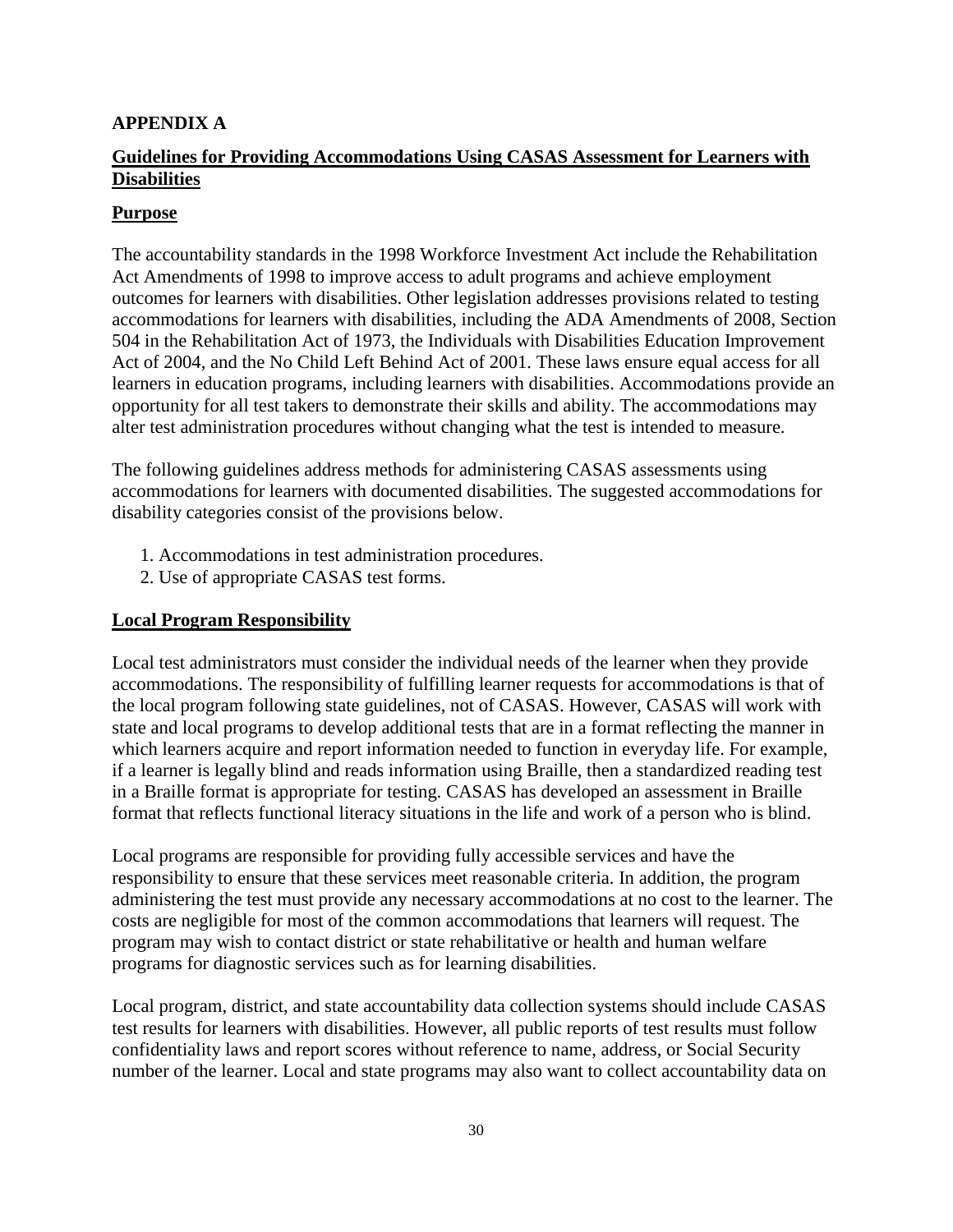which and how many accommodations or alternate test forms are provided during test administration for program improvement purposes.

Adult learners with disabilities are responsible for requesting accommodations and for submitting documentation of their disability at the time of registration, program entry, or after diagnosis**.** The need to use an accommodation should be documented in official learner records, such as the Individual Educational Plan (IEP), Individual Program Plan (IPP), or Individualized Plan for Employment (IPE). The information could come from public school records, a doctor's report, a diagnostic assessment from a certified professional, and other clinical records. Adult programs can often contact the local division of vocational rehabilitation or a secondary school to request documentation of a disability. The documentation must show that the disability interferes with the learner's ability to demonstrate performance on the test.

Local programs should provide the same accommodations when they administer CASAS assessment as they do for the learner during instruction and as documented in annual plans such as individual education plans. For example, if the learner acquires information and receives instruction with the assistance of a sign language interpreter, then an interpreter is also necessary to provide directions for standardized testing. However, interpreters *do not sign the test questions themselves* because the purpose of the assessment is to determine level of basic reading literacy skill.

It is important that a learner practice using the appropriate accommodation during instruction *before* using the accommodation during the assessment. Also, it is important to *ask learner*s what accommodations will work best in their situation.

CASAS has a variety of standardized performance-based assessment instruments to use with learners who do not demonstrate their skills well on multiple-choice tests. Standardized performance-based instruments are available for special purposes such as demonstration of writing and speaking skills and functional life skills for adults who have developmental disabilities.

#### ACCOMMODATIONS IN TEST ADMINISTRATION PROCEDURES

Local test administrators may provide or allow some accommodations in test administration procedures or environment for documented disabilities without contacting CASAS*.* Test administrators often use these same strategies as *test taking strategies* for other learners who do not have documented disabilities. Students may request to take only one test per day or to test in an alternate quiet room. Learners may also use a variety of strategies when they take a test, such as a plain straight-edge ruler, magnifying strips or glass, colored overlays, ear plugs, and other devices as deemed appropriate.

Sample accommodations in test administration procedures or environment are shown in Table 1. Examples of these accommodations are extended time, supervised breaks, or sign language interpreter *for test administration directions only*. The accommodations listed are suggestions only. Accommodations are based on needs of individual learners and *not* on a disability category. Any testing accommodation must be consistent with documentation in the annual plan, such as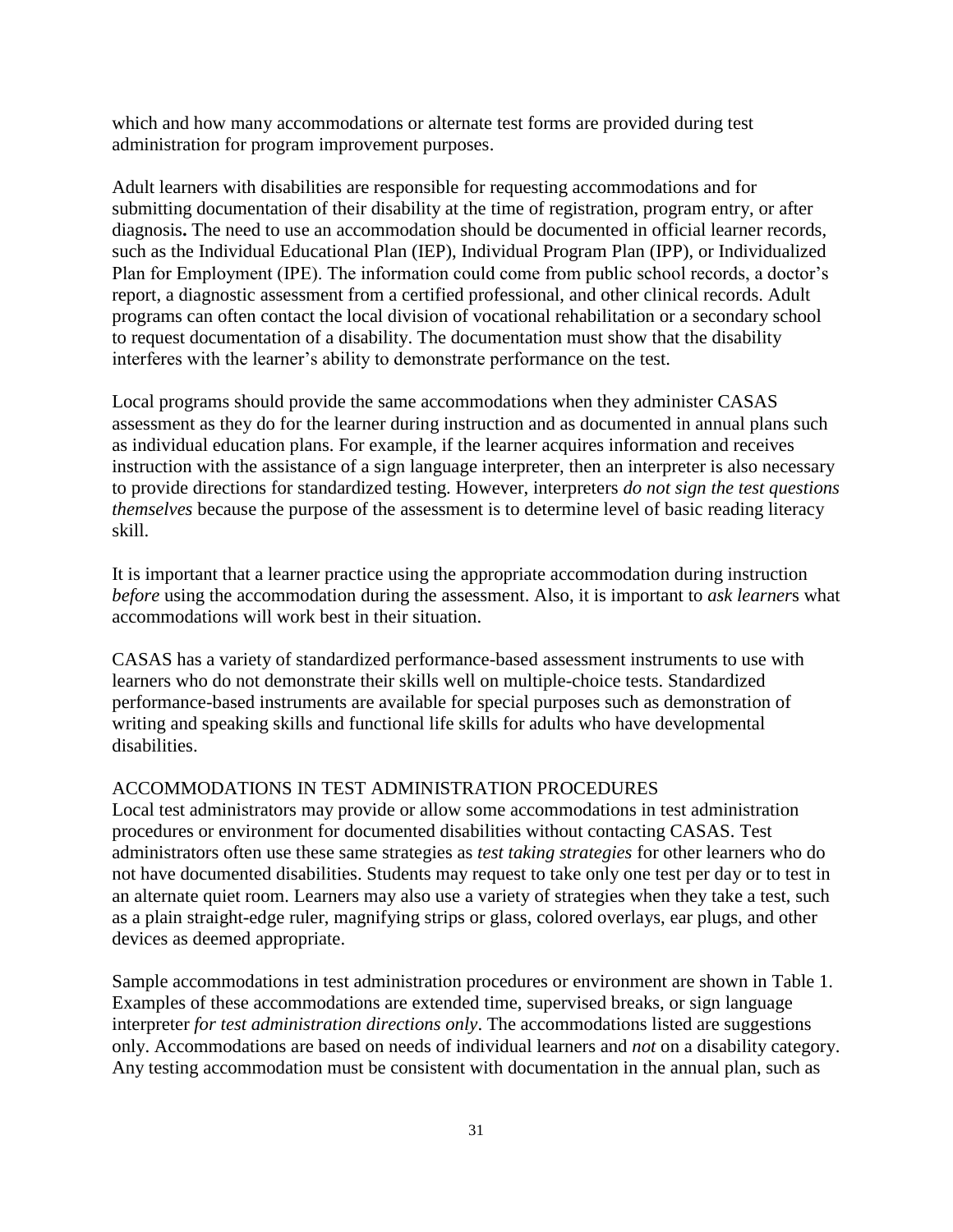an IEP. These strategies do not alter the validity of the test results. The local test administrator does not need to contact CASAS when providing these accommodations. It is *not* an appropriate accommodation in test administration procedures to *read a CASAS reading test* to a learner. The purpose of a reading test is to assess reading skill levels and to determine the learner's appropriate instructional level, not to assess knowledge of a subject area. Programs may call CASAS to provide information on these or other suggested accommodations.

#### **Use of Appropriate CASAS Test Forms**

It is important to use an appropriate test form that best meets the learner's goals and manner of receiving and reporting information. Most learners with a disability can take some form of a CASAS test. CASAS provides large-print versions of all tests. Large-print tests and CASAS eTests® are examples of test forms often used for learners with documented disabilities based on need as well as for *all* learners.

#### **When Appropriate CASAS Tests Are Not Available**

Please contact CASAS to obtain permission *before* changing the test format locally, if the test form is not currently available from CASAS. CASAS requires approval because changes in test format affect the standardization and statistical measures for the test. CASAS will provide advice regarding appropriate accommodations that are not currently available to test administrators. Contact CASAS at 858-255-1036 for further information on appropriate accommodations for using CASAS tests.

| <b>DISABILITY</b>               | <b>TEST ADMINISTRATION</b>         | <b>CASAS TEST FORMS</b>     |
|---------------------------------|------------------------------------|-----------------------------|
|                                 | <b>PROCEDURES</b>                  | <b>AVAILABLE</b>            |
| Learning problems:              | Extended time $(1.5)$              | Large-print forms and       |
| dyslexia, dyscalculia,          | Alternate schedule                 | Answer Sheet for all        |
| dysgraphia or other             | Frequent supervised breaks         | <b>CASAS</b> tests          |
| Specific Learning               | Scribe/writer/alternate room       | Oral assessment for         |
| Disability, ADHD,               | Computer — spelling and            | Citizenship Interview Test  |
| aphasia, traumatic brain        | grammar check disabled             | Large-Print Answer Sheets   |
| injury, autism, cerebral        | Simple calculator                  | for Reading for Citizenship |
| palsy, epilepsy or other        |                                    | <b>CASAS</b> eTests®        |
| disorder that can affect        |                                    |                             |
| learning or testing             |                                    |                             |
| behavior                        |                                    |                             |
| Deaf or Hearing Impaired        | Sign language interpreter for      |                             |
| A student whose hearing         | test directions only for Listening |                             |
| impairment is such that         | tests                              |                             |
| s/he cannot hear the            | Head phones for those taking a     |                             |
| <i>listening test is exempt</i> | listening test                     |                             |
| from taking the listening       |                                    |                             |
| test                            |                                    |                             |

#### **TABLE 1. PROVIDING ACCOMMODATIONS USING CASAS ASSESSMENT**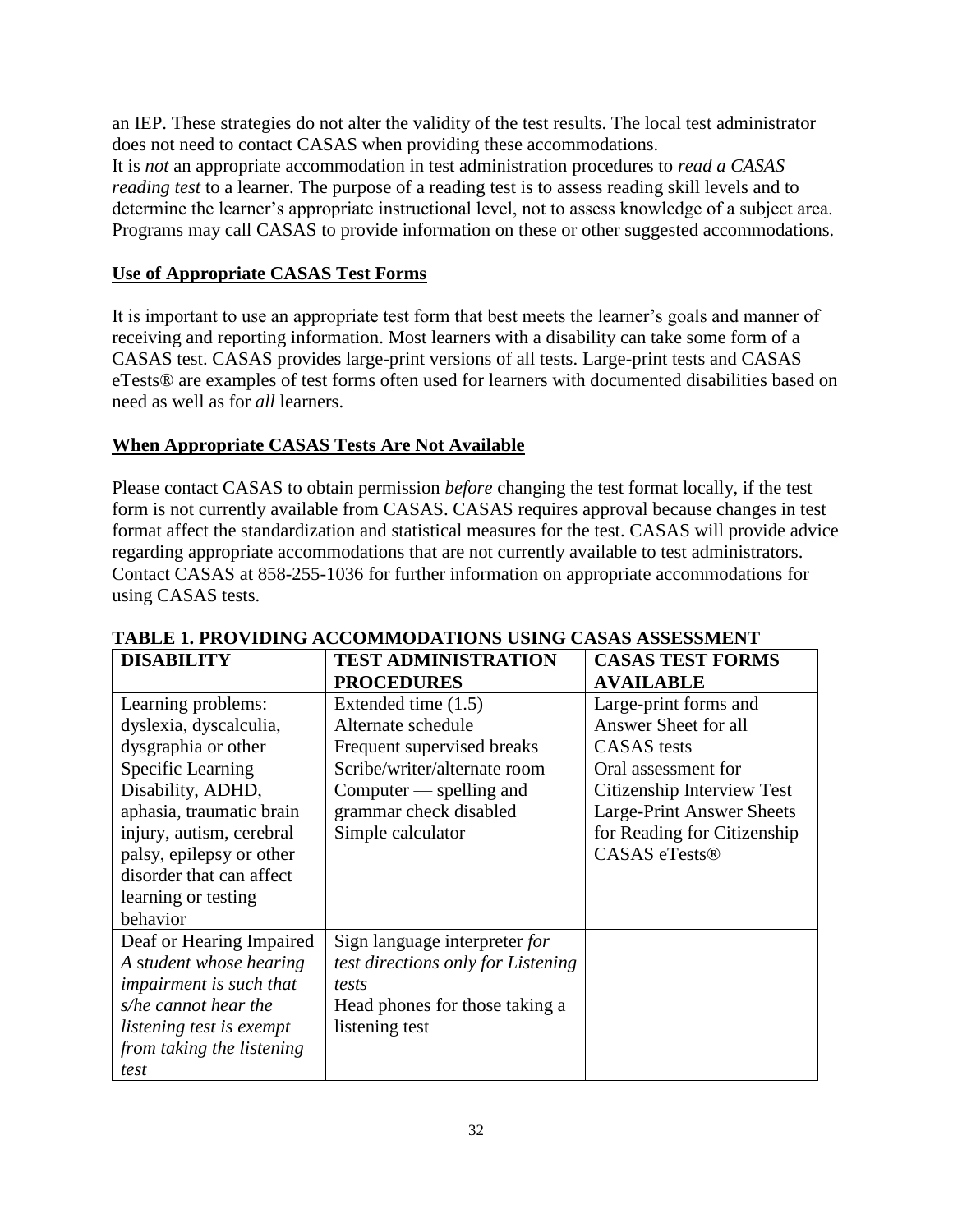| <b>Blind or Visually</b>       | Magnifier/Template                | Level A/B Reading test in          |
|--------------------------------|-----------------------------------|------------------------------------|
| Impaired                       | Video magnifiers                  | contracted Braille format          |
| A student whose visual         | Scribe/reader for the test        | Large-print CASAS tests            |
| <i>impairment is such that</i> | directions only for Reading tests | <b>CASAS</b> Listening test series |
| s/he cannot read the           |                                   | (Levels A, B and C)                |
| reading test and who does      |                                   | <b>CASAS</b> eTests®               |
| not read Braille is exempt     |                                   |                                    |
| from taking the reading        |                                   |                                    |
| test                           |                                   |                                    |
| Mobility impairment            | <b>Extended time</b>              | CASAS eTests <sup>®</sup>          |
|                                | Alternate site/equipment          |                                    |
|                                | Scribe/writer                     |                                    |
|                                | Communication board               |                                    |
| Mental/Emotional               | Extended time $(1.5)$             | CASAS eTests®                      |
| Disability: bipolar            | Alternate schedule                |                                    |
| disorder, major                | Frequent supervised breaks        |                                    |
| depression, PTSD,              | Scribe/writer/alternate room      |                                    |
| anxiety/phobias, etc.          | Computer — spelling and           |                                    |
|                                | grammar check disabled            |                                    |
|                                | Simple calculator                 |                                    |

*Note*. The accommodations listed above are suggestions only and in addition to use of regular CASAS tests. Accommodations are based on needs of individual learners and *not* on a disability category. Any testing accommodation should be consistent with documentation in the annual plan, such as an IPP. Alternate test forms developed by CASAS do not modify test standards. For exceptions to this policy please contact CASAS.